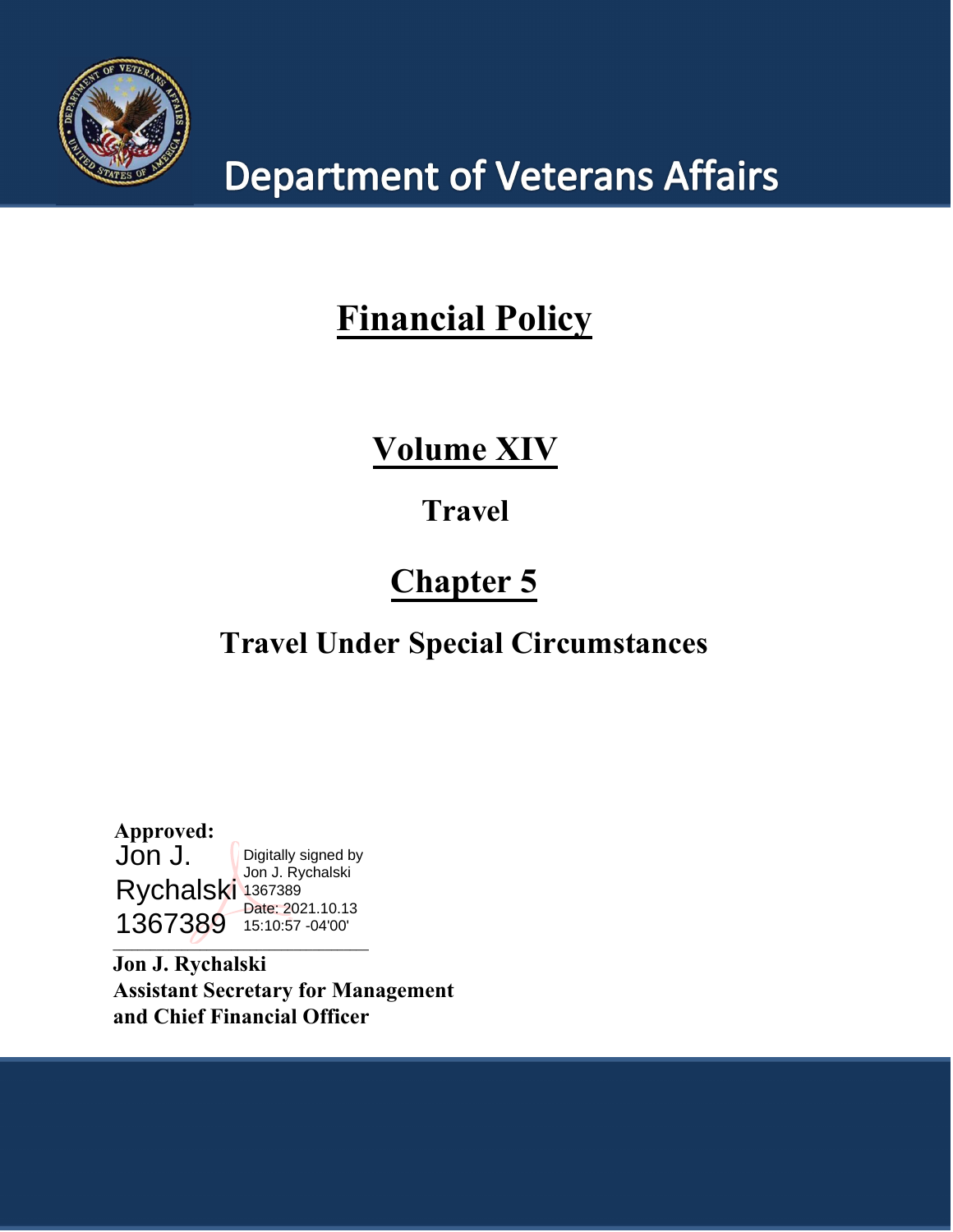|  | 050202 ILLNESS, INJURY OR PERSONAL EMERGENCY WHILE ON TRAVEL 2                                                       |
|--|----------------------------------------------------------------------------------------------------------------------|
|  | 050203 EXPENSES FOR EMPLOYEES WITH A DISABILITY OR SPECIAL NEED5                                                     |
|  |                                                                                                                      |
|  | 050205 DEATH OF AN EMPLOYEE WHILE IN TDY TRAVEL STATUS  6                                                            |
|  | 050206 TRAVEL EXPENSES FOR THREATENED LAW ENFORCEMENT                                                                |
|  |                                                                                                                      |
|  |                                                                                                                      |
|  |                                                                                                                      |
|  |                                                                                                                      |
|  |                                                                                                                      |
|  |                                                                                                                      |
|  |                                                                                                                      |
|  | APPENDIX A: FEDERAL TRAVEL REGULATION REFERENCES 20                                                                  |
|  |                                                                                                                      |
|  | APPENDIX C: PROCEDURES FOR THREATENED LAW ENFORCEMENT                                                                |
|  | <b>APPENDIX D: THREATENED LAW ENFORCEMENT OFFICERS OR</b><br><b>INVESTIGATIVE EMPLOYEES - MAXIMUM DAILY PER DIEM</b> |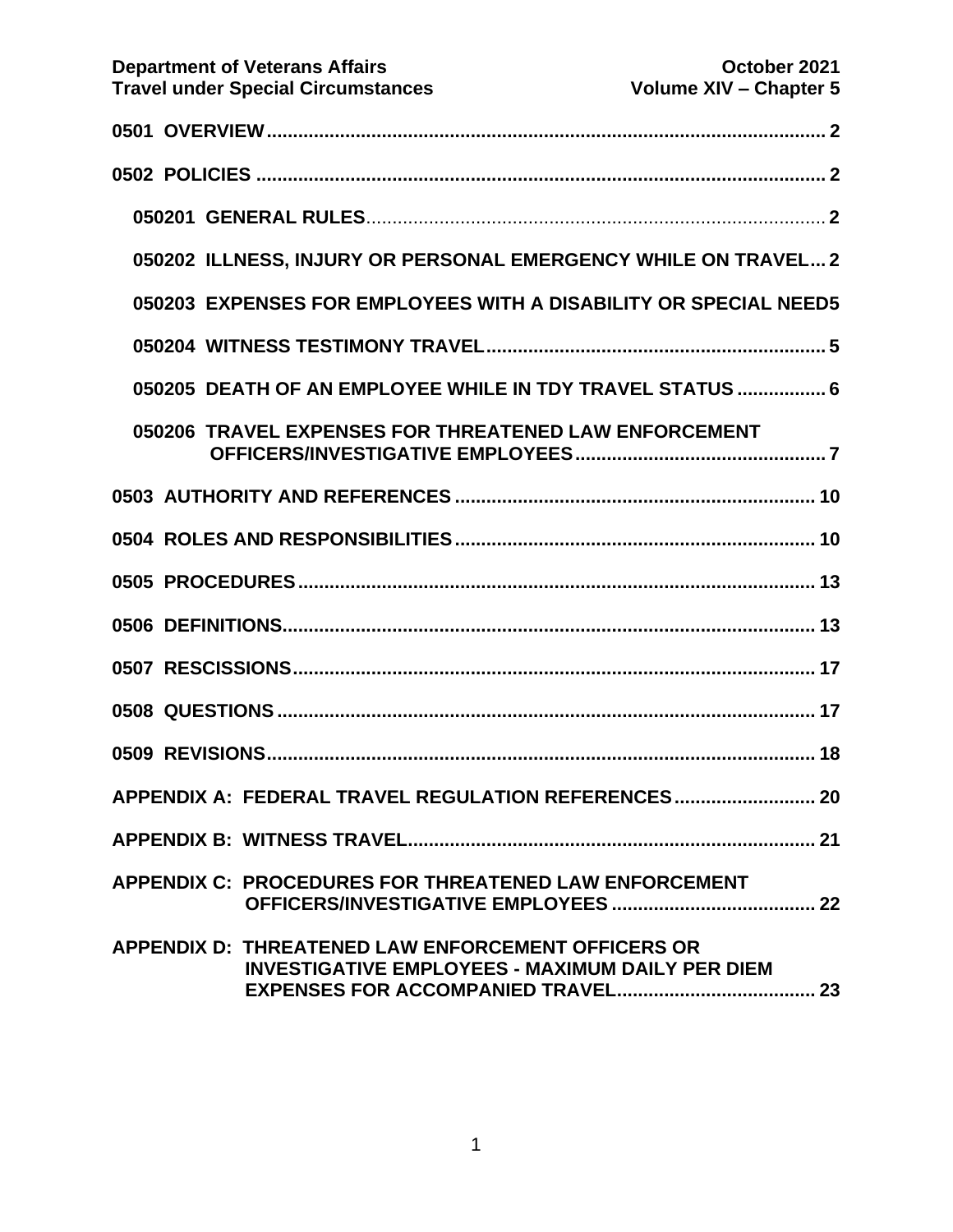## <span id="page-2-0"></span>**0501 OVERVIEW**

This chapter establishes the Department of Veterans Affairs (VA) financial policies and procedures regarding traveling under special circumstances. The chapter implements and supplements those portions of the Federal Travel Regulation (FTR) pertaining to Temporary Duty Travel (TDY). The FTR is the Federal Government regulation that implements statutory requirements and Executive Branch policies for travel by Federal civilian employees and others authorized to travel at Government expense (41 Code of Federal Regulations (CFR), Chapters 300 through 304).

This chapter provides guidance on:

- General Rules Section 050201 below.
- Illness, Injury or Personal Emergency While on Travel Section 050202, page 2.
- Special Needs Travel Section 050203, page 5.
- Witness Travel Section 050204, page 5.
- Death of an Employee While in TDY Travel Status Section 050205, page 6.

• Travel Expenses for Threatened Law Enforcement Officers or Investigative Employees – Section 050206, page 7.

Refer to Appendix A, Federal Travel Regulation References, for applicable FTR references for various subjects covered in this chapter.

## <span id="page-2-1"></span>**0502 POLICIES**

### <span id="page-2-2"></span>**050201 GENERAL RULES**

A. When possible, VA travelers will obtain pre-approval to incur travel-related costs while travelling under special circumstances. However, when travelers encounter special extenuating circumstances, such as an illness, injury or personal emergency while on TDY travel, and are unable to obtain pre-approval, they may request posttravel approval.

B. VA may only reimburse travel-related costs for travelling under special circumstances when the traveler has requested post-travel approval and the Approving Official (AO) has determined that the traveler acted reasonably and responsibly in incurring the costs.

### <span id="page-2-3"></span>**050202 ILLNESS, INJURY OR PERSONAL EMERGENCY WHILE ON TRAVEL**

A. VA may pay for transportation and per diem expenses if travelers either interrupt or discontinue their TDY travel before completion, due to any one of the following special circumstances: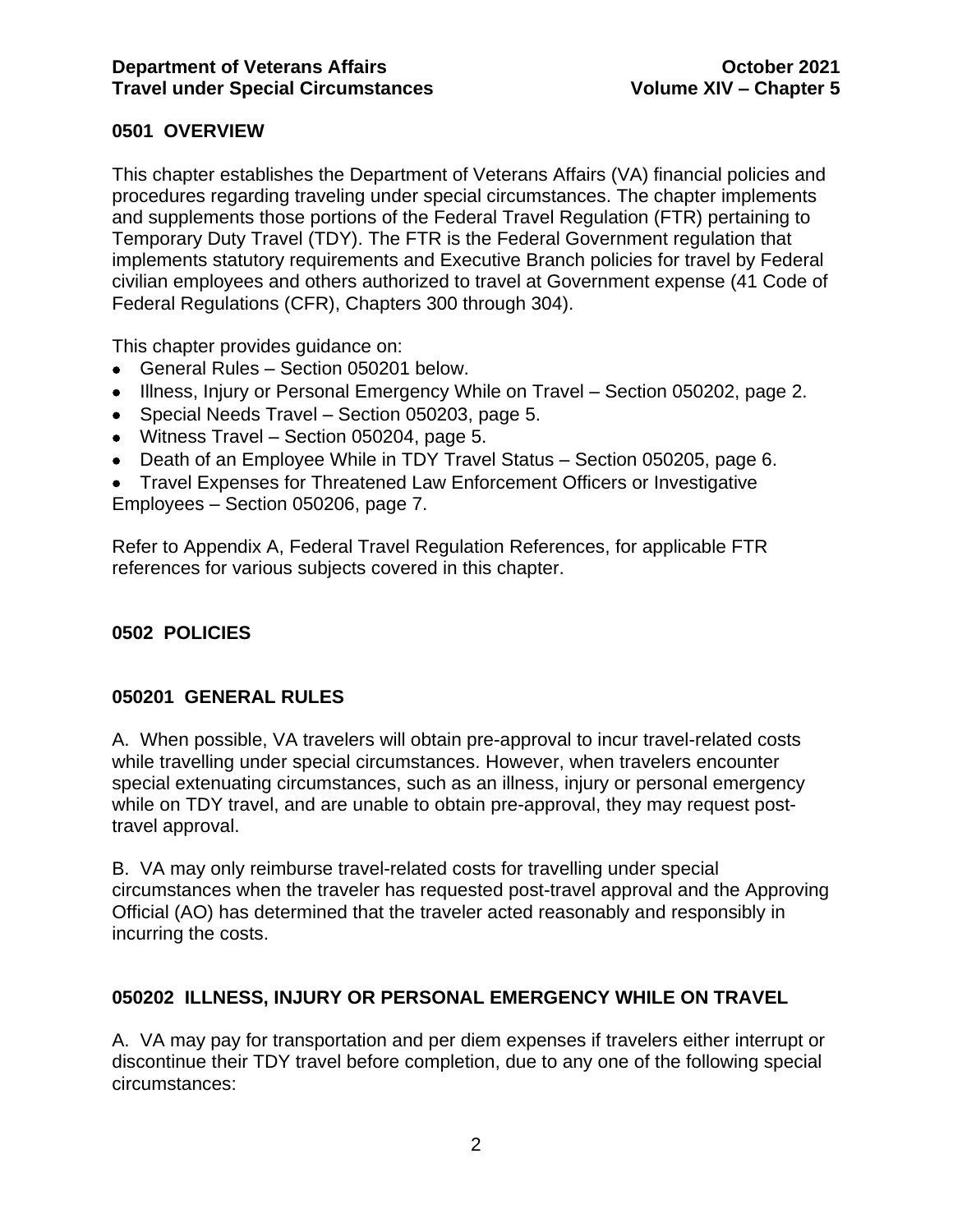• An incapacitating illness or injury that occurs suddenly for reasons other than personal misconduct;

• The death, serious illness, or serious injury of an immediate family member;

• A catastrophic event at their official station, TDY location, or stopover, such as a fire, flood, tornado, hurricane, earthquake, or other natural catastrophe, for which no one is liable because experience, foresight, or care could not prevent; or

• Other miscellaneous identifiable causes.

B. Traveler's Responsibility and Documentation.

1. Travelers who are incapacitated due to illness or injury or who have been informed of an emergency that interrupts a TDY assignment will contact the AO for instructions on the travel authorization. If the travelers cannot make timely contact, they will notify the AO as soon as practicable.

2. Travelers will attach a statement to their travel voucher explaining the reason required for the emergency travel. The appropriate AO will review the statement and either approve or deny the request.

C. Procurement of Transportation.

1. To the extent possible, travelers will use the discount fares offered by contract air carriers and other reduced fares available to Federal travelers on official business.

2. If the traveler is authorized emergency return travel from the point of interruption or discontinuance of the assignment to the official station, VA or the traveler may purchase appropriate transportation services.

3. If appropriate, the traveler should arrange for emergency return travel using the unused return portion of the round-trip tickets initially purchased for the travel assignment. If any unused tickets remain after completing the emergency return travel, VA or the traveler must request a refund.

050202.01 Illness or Injury of a VA Employee Traveler.

VA will pay the travel and transportation costs if a traveler on official business travel becomes incapacitated due to an illness or injury. VA will pay the travel and transportation costs for travelers to return to their official stations or to an alternate location for treatment.

A. Person Attending to an Incapacitated Traveler. VA will pay for an attendant for the traveler if medically necessary, based on written documentation from the attending physician. The cost of round trip transportation from the official duty station to the TDY location or alternate medical location will be reimbursed. VA attendants will use VA's E-Government Travel Service (ETS) to prepare travel authorities and expense reports for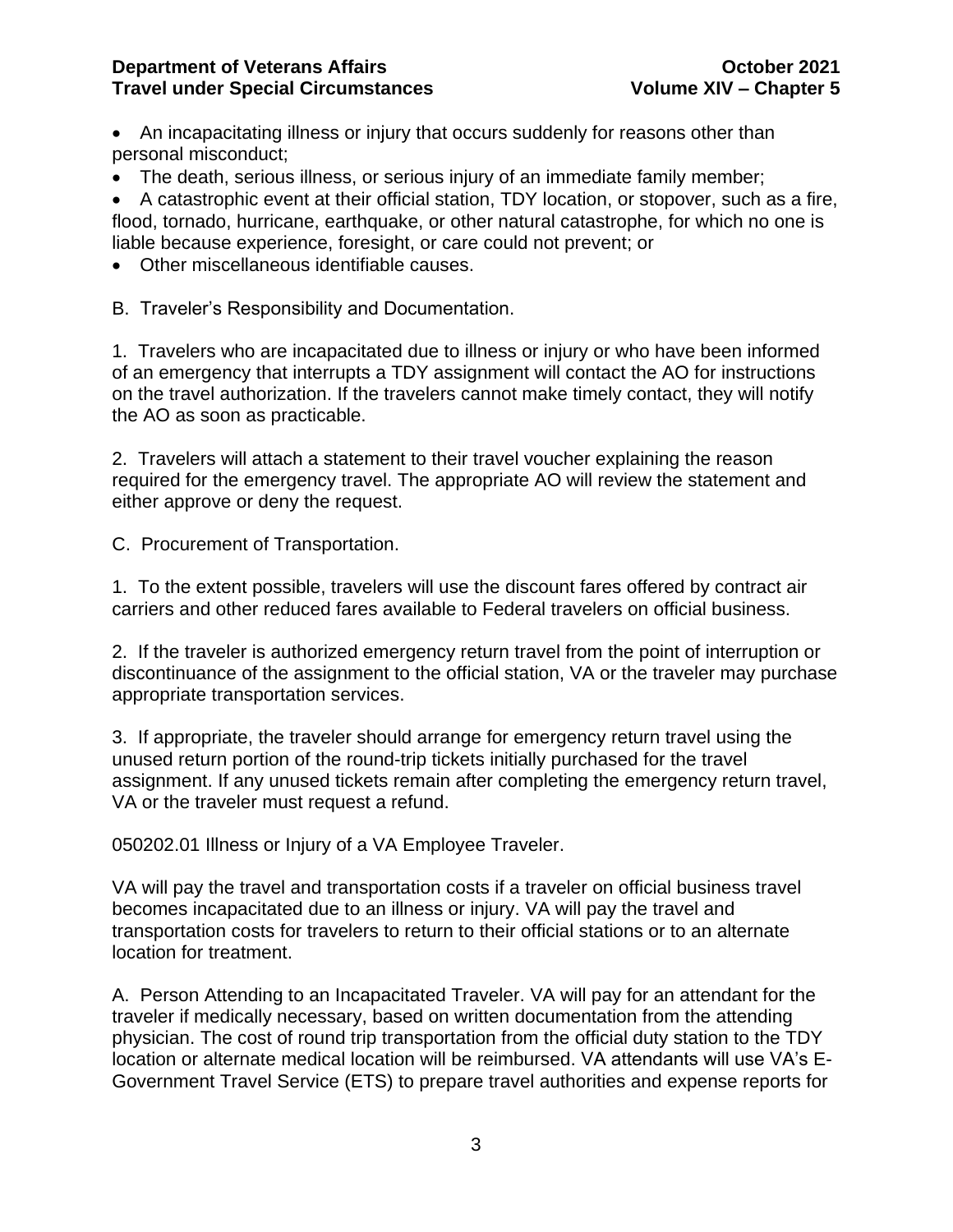reimbursement of both transportation and per diem. However, non-VA attendants will only be reimbursed for transportation expenses.

B. Continuation of Per Diem Due to Incapacitating Illness or Injury. VA will allow per diem if the traveler has an incapacitating illness or injury while on TDY travel and is required to take annual or sick leave. The per diem allowance may not exceed the rate allowed for the location where the illness or injury occurs, and the total period may not exceed 14 calendar days. VA may approve a longer period, however, if the traveler submits a request.

C. Limitations on Per Diem. VA will not pay per diem if the traveler is confined to a medical facility or reimbursed for hospital expenses under any Federal statute including hospitalization in a VA or military hospital—other than 5 U.S.C. 8901-8913 (Federal Employees Health Benefits Program). If per diem was paid in this situation, VA will collect it from the traveler.

D. Travel to an Alternate Location for Medical Treatment and Return to the TDY Assignment.

1. VA may reimburse certain excess travel costs for the traveler to obtain medical services and then return to the TDY assignment. Travelers will contact the appropriate AO to receive approval prior to interrupting a TDY assignment for medical treatment in order to travel to an alternate location. Travel to the nearest medical facility or hospital capable of treating the employee's illness or injury will not be considered an alternate location for per diem purposes. The TDY location on the travel authorization will not change. Refer to paragraph 050604 for the definition of an alternate location.

2. VA may authorize reimbursement for the excess difference, if any, between actual costs and the constructive costs of round-trip travel between the official station and the alternate location.

E. Should a traveler be incapacitated, requiring their travel claim be alternately submitted, the employee's guardian or fiduciary, appointed under applicable State or other law, respectively, is authorized to sign a hard copy of the travel claim on behalf of the incapacitated employee.

Reference VA Financial Policy [Volume XIV Chapter 1, Travel Administration,](https://www.va.gov/finance/docs/VA-FinancialPolicyVolumeXIVChapter01.pdf) for policy and procedures on alternate submission of an incapacitated employee's travel claim.

050202.02 Personal Emergency. VA may approve transportation and per diem expenses for a traveler who discontinues a TDY assignment because of a personal emergency. A personal emergency may be the death or serious illness/injury of an immediate family member; a catastrophic event; or other immediate causes. The traveler will request approval, if feasible or possible, from the appropriate AO or alternate prior to discontinuing the TDY.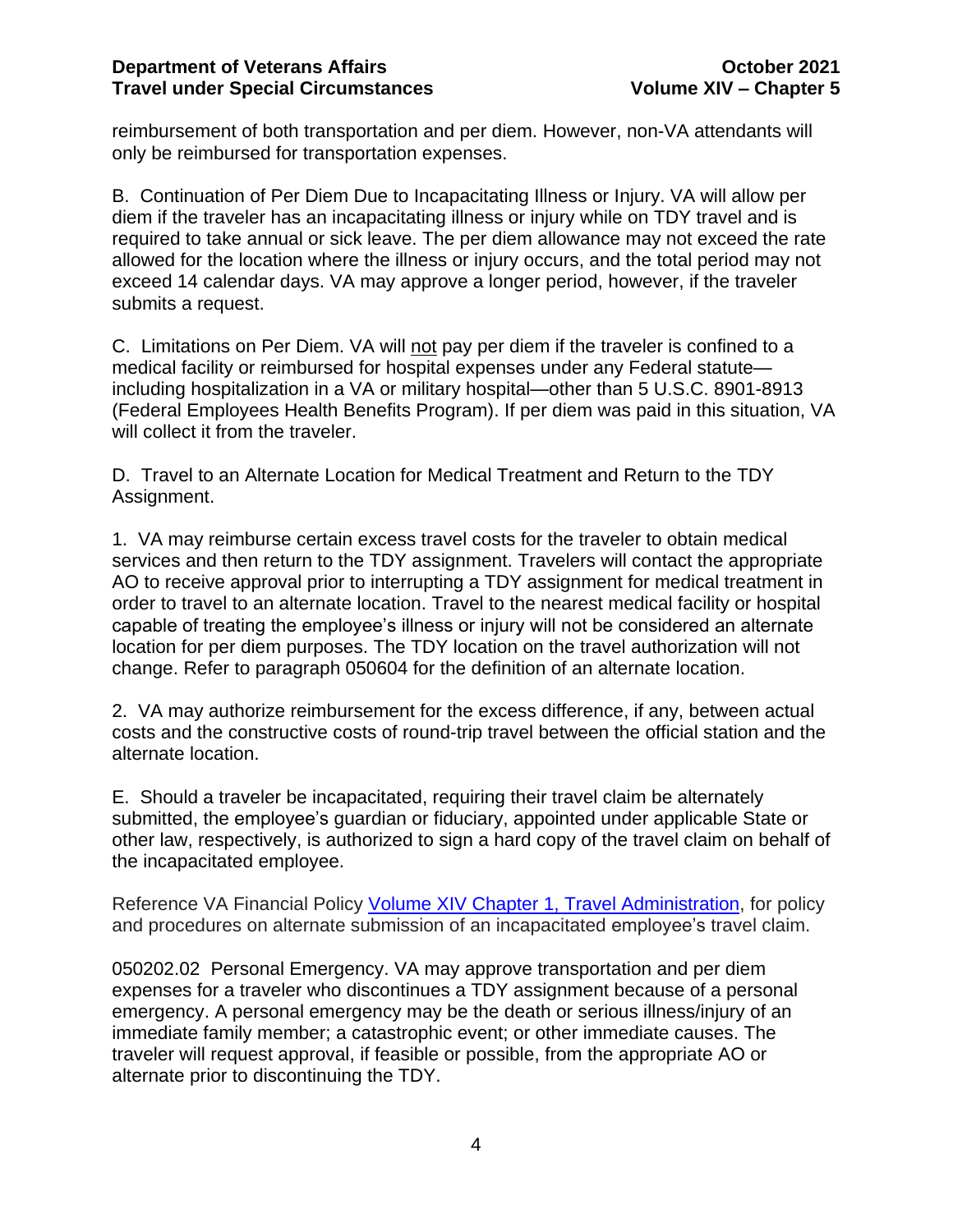A. VA may decide it is in the Government's best interest to return a traveler to the TDY location when the personal emergency has been resolved. The return to TDY will be considered a new travel assignment at Government expense and will require a new travel authorization.

B. VA may allow reimbursement for certain excess travel costs (transportation and per diem) to the same extent allowed for an incapacitating illness or injury. Refer to paragraph 050202C above.

## <span id="page-5-0"></span>**050203 EXPENSES FOR EMPLOYEES WITH A DISABILITY OR SPECIAL NEED**

A. VA may pay for a variety of travel expenses, as needed, in order to provide reasonable accommodations for a traveler with a disability or special needs. Refer to VA Financial Policy Volume XIV Chapter 3, Transportation Expenses, for additional information on other than coach class travel requirements.

B. An AO may approve payment of any expenses deemed necessary to accommodate a traveler with a disability or special need,<sup>1</sup> including, but not limited to, the following:

• Transportation and per diem is authorized for an attendant accompanying the traveler. Written justification of the medical necessity for the attendant is required from the employee's physician  $(5 \text{ U.S.C. } 3102)$ ;

- Specialized transportation for the traveler to, from, and/or at the TDY location;
- Specialized services provided by a commercial carrier necessary to accommodate the traveler's disability or special need;
- Costs incurred as a direct result of the traveler's disability or special need for baggage handling at a public transportation or lodging facilities;
- Renting and/or transporting specialized assistance equipment, such as a wheelchair, needed in transit or at the TDY location; and
- Other than economy/coach class accommodations, when necessary, to accommodate a traveler with a medical disability or special need.

## <span id="page-5-1"></span>**050204 WITNESS TESTIMONY TRAVEL**

A. VA may pay per diem and transportation allowance to current and former VA employees when they are:

1. Requested to appear as a witness in any judicial or agency proceeding;

2. Summoned, subpoenaed, or authorized to appear as a witness in any judicial or agency proceeding;

 $1$  A traveler with a special need should be treated the same as an employee with a disability. VA must determine that additional travel expenses are necessary to accommodate the traveler's needs.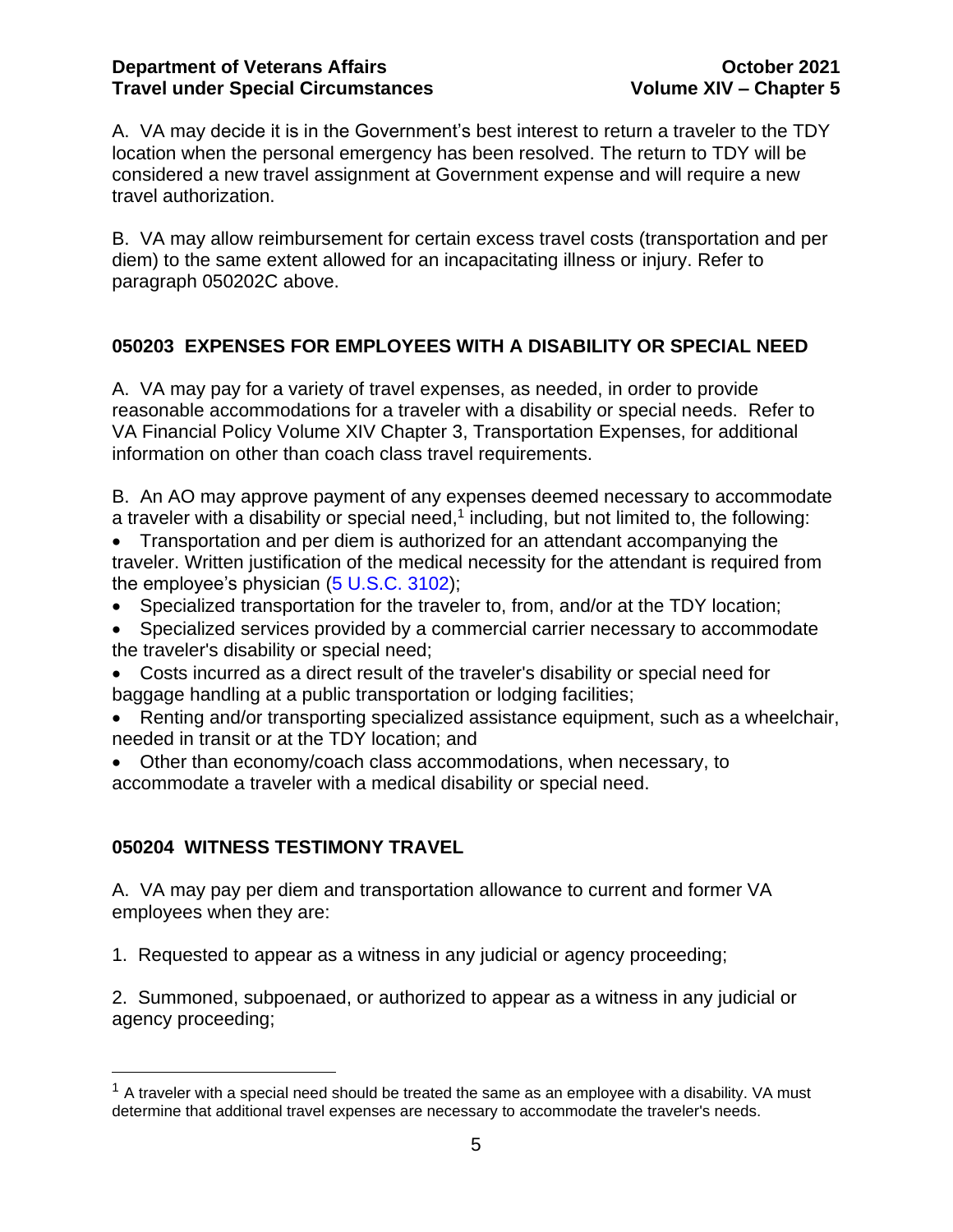3. Assigned by VA to testify or produce official records on behalf of the Government;

- 4. Required to testify in their official capacity; or
- 5. Required to produce official records on behalf of a party other than the Government.

B. Refer to Appendix B, Witness Travel, for information on the travel funding authority.

C. If the court authority, or other party, causing a traveler to be summoned as a witness on behalf of a party other than the Government, pays any of the travel expenses directly to the employee, VA will deduct the payment from the amount due to the traveler under the travel authorization.

D. VA will not issue a travel authorization for a traveler summoned for jury duty. Travel expenses for jurors in a Federal court are reimbursed from funds appropriated to the Federal judiciary.

## <span id="page-6-0"></span>**050205 DEATH OF AN EMPLOYEE WHILE IN TDY TRAVEL STATUS**

A. In the event a traveler dies while in TDY travel status, the traveler's immediate supervisor, or designee, will notify the next of kin or legal representative and coordinate payment of allowable expenses. If the next of kin of the deceased employee chooses to invoke Veterans status for the deceased, refer to the VHA Procedure Guide [1601B.04](http://vaww1.va.gov/CBO/apps/policyguides/index.asp?mode=contents&id=II.04)  [Decedent Affairs](http://vaww1.va.gov/CBO/apps/policyguides/index.asp?mode=contents&id=II.04) and/or [38 C.F.R.](http://ecfr.gpoaccess.gov/cgi/t/text/text-idx?type=simple;c=ecfr;cc=ecfr;sid=9b4427f2a9fe5775907e42aec8ebfe95;idno=38;region=DIV1;q1=death;rgn=div5;view=text;node=38%3A1.0.1.1.14) Part 12 for additional information.

B. VA will cover all of the authorized costs associated with the TDY assignment that the traveler was performing at the time of his or her death.

C. Secretary of Veterans Affairs (SECVA) has designated the Deputy Secretary (DEPSEC), Under Secretaries, Assistant Secretaries and Other Key Officials (OKOs) with the authority to authorize reimbursement of death-related expenses for an employee or an employee's immediate family member residing with the employee outside the continental U.S. (OCONUS), under the authority in FTR §§ 303-70.301; 303-70.500. No further re-delegation is authorized. Refer to VA Financial Policy Volume XIV Chapter 1, Travel Administration, for the SECVA Memorandum, "Delegation of Authority for Travel and Conferences".

D. VA may reimburse any or all of the following costs, in accordance with the FTR § 303-70-1:

• Transportation, lodging, meals, and incidental expenses for up to two individuals, as determined by the employee's family, to escort the remains of the deceased;<sup>2</sup>

<sup>&</sup>lt;sup>2</sup> Escorts may be family members, friends or VA employees. Non-VA employee escorts will follow the guidelines in VA Financial Policy Volume XIV Chapter 1, Travel Administration*,* regarding invitational travel to claim reimbursement of travel expenses.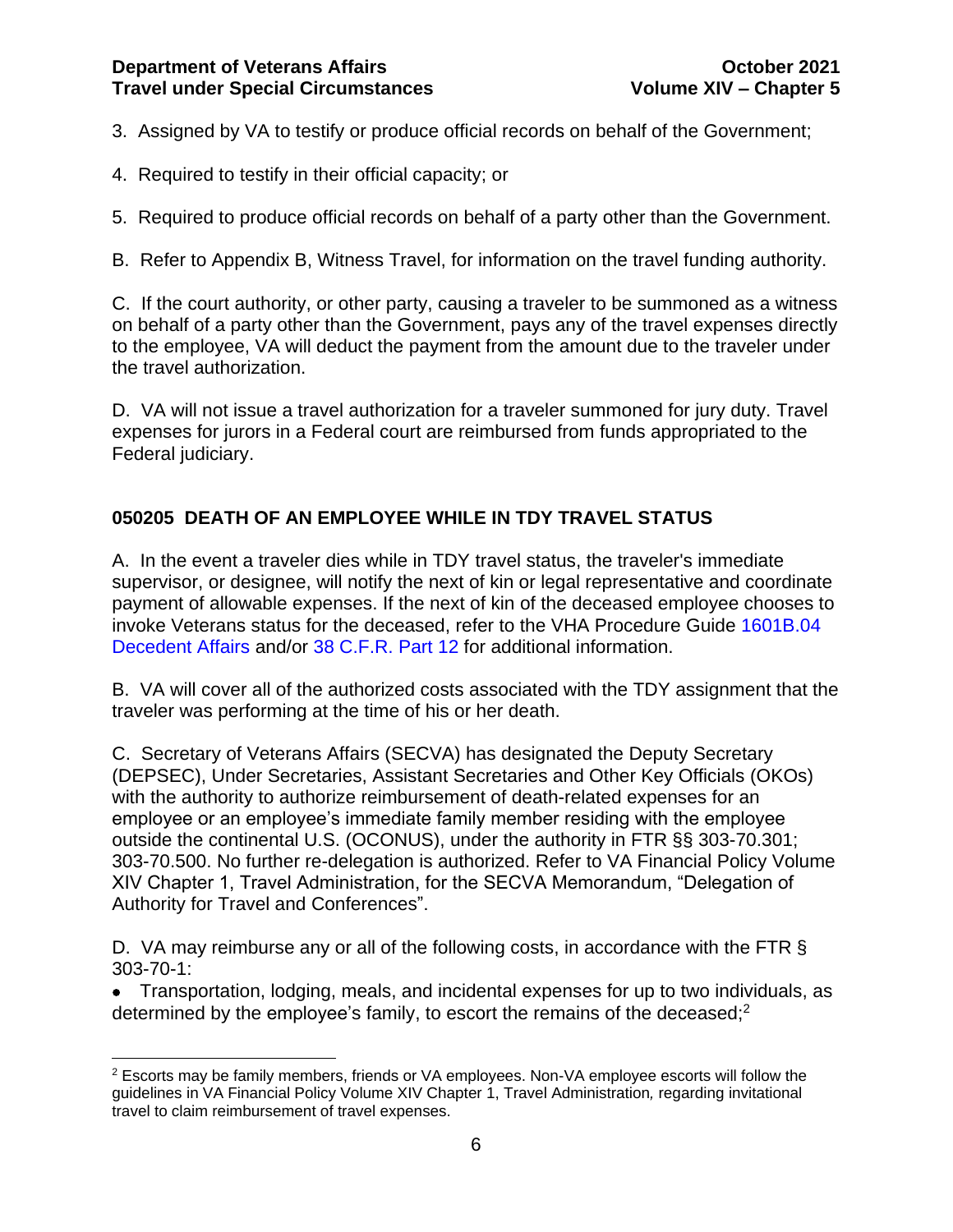• Shipping costs to return the traveler's baggage to his or her permanent duty station or residence paid with the VA Government purchase card;

• Transportation costs for the return of the traveler's family and household goods when the traveler was serving at an Outside the Continental United States (OCONUS) permanent duty station; or

• Preparation and transportation of the remains of the deceased as referenced in FTR §303-70.200. These expenses may be paid with a VA Government purchase card.

E. The employee's official station will cancel reservations and arrange for the return of a rental car, as necessary. The official station will contact the rental car company to determine the best way to ensure the return of the rental car in compliance with the U.S. Government Car Rental Agreement.

F. The official station will work with the AO to ensure that required actions are completed in ETS on behalf of the deceased traveler, including updating the bank information in accordance with the deceased employee's executor/administrator as needed to ensure the travel reimbursement will be sent to the appropriate bank account prior to authorizing the travel claim. A copy of the employee's travel card statement may be used in lieu of unavailable receipts. The employee's executor/administrator of his/her estate that has been appointed pursuant to applicable state law is authorized to sign and date a hard copy of the travel claim to certify on behalf of the deceased employee.

Reference VA Financial Policy [Volume XIV Chapter 1, Travel Administration,](https://www.va.gov/finance/docs/VA-FinancialPolicyVolumeXIVChapter01.pdf) for procedures for alternate submission of a travel claim.

### <span id="page-7-0"></span>**050206 TRAVEL EXPENSES FOR THREATENED LAW ENFORCEMENT OFFICERS/INVESTIGATIVE EMPLOYEES**

050206.01 Agency Responsibility and Delegation of Authority.

- A. SECVA has delegated the DEPSEC, Under Secretaries, Assistant Secretaries and OKOs with the authority to authorize payment of certain transportation and other expenses for an employee's immediate family upon the death of an employee as a result of personal injury sustained while in the performance of the employee's law enforcement duties, with no further re-delegation authorized. Refer to FTR § 303- 70.700. Refer to VA Financial Policy Volume XIV Chapter 1, Travel Administration, for the SECVA Memorandum, "Delegation of Authority for Travel and Conferences".
- B. The AO will seek advice from VA's Office of Inspector General (OIG) to review requests for payment of subsistence and certain transportation expenses for threatened travelers whose lives have been placed in jeopardy as a result of their assigned duties and who, as a protective measure, are moved to temporary living accommodations at or away from the official station within or outside of the Continental United States (CONUS). Refer to Appendix C, Procedures for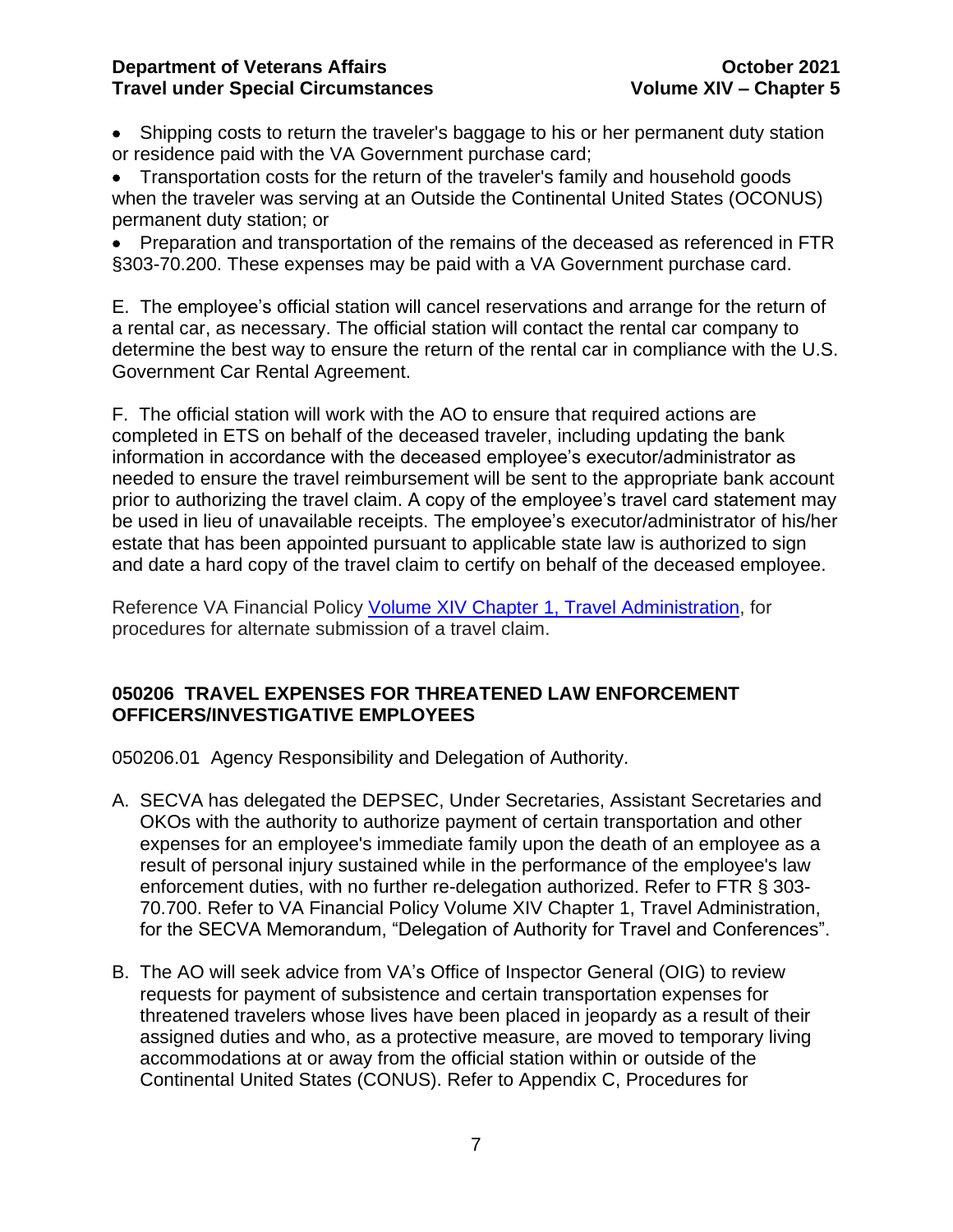Threatened Law Enforcement Officers or Investigative Employees, for additional information.

- C. The AO will forward requests for authorization of expenses to the Secretary, describing the circumstances of the travel and certifying the necessity. The Secretary may not further delegate this authority (FTR, Part 301).
- D. Eligible individuals for allowances in FTR Part 301 are:

1. VA employees serving in law enforcement, investigative, or similar capacity, or other Federal employees detailed into these capacities for special law enforcement or investigational purposes;

2. Any member of the traveler's immediate family; and

3. Other extended family members of either the traveler or the traveler's spouse on a case by case basis.

Refer to Appendix D, Threatened Law Enforcement Officers or Investigative Employees – Maximum Daily Per Diem Expenses for Accompanied Travel, for additional information on maximum per diem rates.

E. VA will prepare a travel authority and give priority consideration when the lifethreatening situation is expected to be temporary (normally not greater than 60 days) and the only feasible alternative is to transfer the travelers to a new official station. The AO will make the final decision about the length of such payments, based on the specific nature and potential duration of the life-threatening situation and the alternative costs of a change of official station for protective purposes.

F. VA will evaluate the risk of threatened individuals and reevaluate the situation every 30 days to determine whether an extension of the time limit is warranted. When a situation appears to be life-threatening, VA will:

- Take any action necessary to protect the eligible individuals;
- Determine whether removal from the official station or residence is warranted;
- Seek assistance from the Criminal Division of the Department of Justice (DOJ) in determining the degree and seriousness of the threat;
- Assess the situation and the advice of VA's General Counsel, if requested, regarding whether protective action should be initiated, or continued, if already undertaken;
- Determine the amount of subsistence and transportation expenses that will be approved; and
- Base authorization of expenses on the nature of the threat. Expenses need not be authorized if VA determines the threat does not warrant payment.

G. Limits on Duration of Temporary Living Accommodations.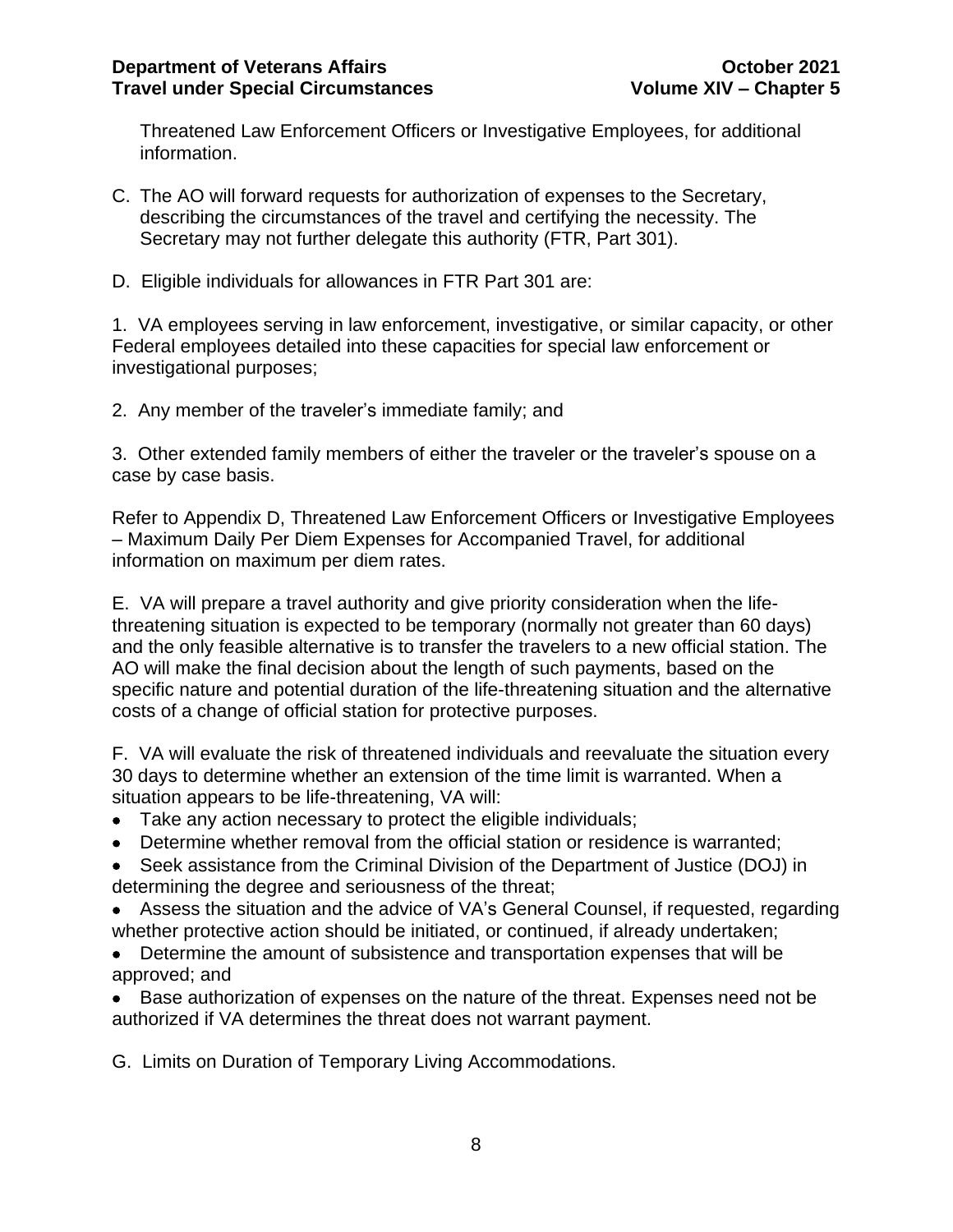1. VA will make subsistence payments as soon as the decision is made to invoke the provisions of FTR Part 301 in a particular situation. Subsistence payments may be allowed for a period of no more than 60 days. VA may, however, approve extensions of the time period, if warranted.

2. If deemed necessary, a traveler may move to temporary accommodations while the assessment, degree, and seriousness of the threat are being considered. Payments for subsistence may be allowed for this period, even if VA ultimately determines that the threat is not serious, or no longer exists, and decides to return the traveler to his or her home.

3. If temporary living accommodations are expected to exceed 120 days, VA will consider whether or not to relocate the traveler permanently, if that action would be advantageous to the Government, and the traveler, given the specific nature of the threat, the continued disruption of the family, and the alternative costs of a change of official station.

H. Location of Temporary Living Accommodations.

1. The temporary living accommodations may be located within the vicinity of the traveler's official station or at an alternate location away from the official station, as circumstances warrant. When justified, the traveler and immediate family members may occupy temporary living accommodations at different locations. VA will designate the appropriate location.

2. The AO may approve the payment of transportation expenses when a situation requires the employee and/or members of the immediate family to be temporarily relocated to a place away from the employee's official station or designated post of duty. Transportation to and from the location must be in accordance with the governing provisions of FTR Part 301, unless VA specifically approves a deviation from the rules for security reasons.

3. Payments under this authority are intended to cover only reasonable and necessary subsistence expenses actually incurred incident to the occupancy of temporary living accommodations. VA will limit payments to:

• Lodging Costs,

• Certain expenses for meals, laundry, and dry cleaning of clothing if the temporary living accommodations are not equipped with kitchen or laundry facilities, or VA determines that payment of such expenses is warranted, or

- Actual subsistence, if warranted, but not per diem allowance.
- I. Determining Allowable Lodging Costs and Expenses.

1. The same costs allowed for lodging facilities obtained in connection with TDY travel may be allowed for temporary living accommodations. Refer to VA Financial Policy Volume XIV Chapter 2, Travel Per Diem, for additional information.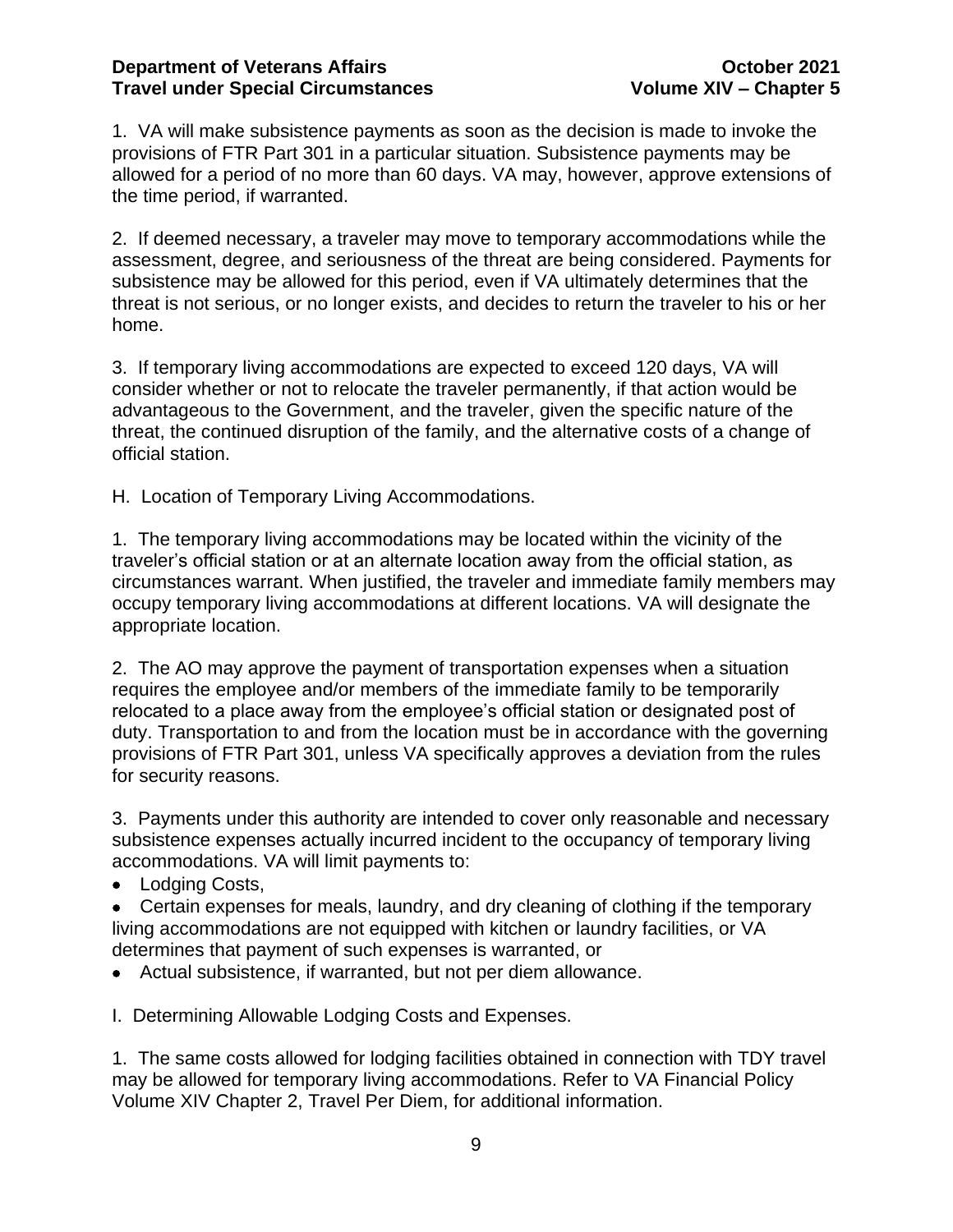2. When an eligible individual rents lodgings for temporary occupancy on other than a daily basis, the allowable costs will be converted to a daily basis, using the general guidelines that apply to lodgings obtained in connection with TDY travel.

3. Costs of food, laundry, and cleaning of clothing are expenses incurred as part of day-to-day living. These expenses are the responsibility of the traveler and normally will not be reimbursed. However, VA may allow certain expenses, deemed appropriate, if temporary living accommodations do not contain cooking and/or laundry facilities, or other extenuating circumstances are present.

J. Itemization and Receipts.

1. The traveler will itemize actual expenses in a manner that will permit a review of, at a minimum, the amounts spent daily for lodging, meals, and other allowable items of subsistence expenses. Receipts are required at least for lodging and any other allowable expenses of \$75.00 or more.

2. In instances when documentation might compromise the security of the travelers involved, the AO may waive all but absolutely essential documentation requirements.

3. VA may advance funds for subsistence and transportation expenses covered under FTR Part 301. The advance of funds will be at intervals prescribed by VA but for no more than a 30-day period at a time. The amount of the advance will not exceed an amount based on the daily limitations that VA has established.

## <span id="page-10-0"></span>**0503 AUTHORITY AND REFERENCES**

050301 5 U.S.C. 3102, [Employment of Personal Assistants for Handicapped](http://frwebgate.access.gpo.gov/cgi-bin/multidb.cgi)  **[Employees](http://frwebgate.access.gpo.gov/cgi-bin/multidb.cgi)** 

050302 5 U.S.C. 5751, [Travel Expenses of a Witness](http://frwebgate3.access.gpo.gov/cgi-bin/PDFgate.cgi?WAISdocID=6BHusv/0/2/0&WAISaction=retrieve)

050303 5 U.S.C. 8901-8913, [Federal Employees Health Benefits Program](http://frwebgate2.access.gpo.gov/cgi-bin/PDFgate.cgi?WAISdocID=2XPJoo/0/2/0&WAISaction=retrieve)

050304 [FTR Chapters 300-304](https://www.ecfr.gov/cgi-bin/text-idx?gp=&SID=904986730b04a8033358f586de32c1f0&mc=true&tpl=/ecfrbrowse/Title41/41subtitleF.tpl)

## <span id="page-10-1"></span>**0504 ROLES AND RESPONSIBILITIES**

050401 The Assistant Secretary for Management/Chief Financial Officer (ASM/CFO) oversees all financial management activities relating to the Department's programs and operations, as required by the Chief Financial Officers Act of 1990 and 38 U.S.C. 309. Specific responsibilities include the direction, management and provision of policy guidance and oversight of VA's financial management personnel, activities and operations. The ASM/CFO establishes financial policy inclusive of travel, systems and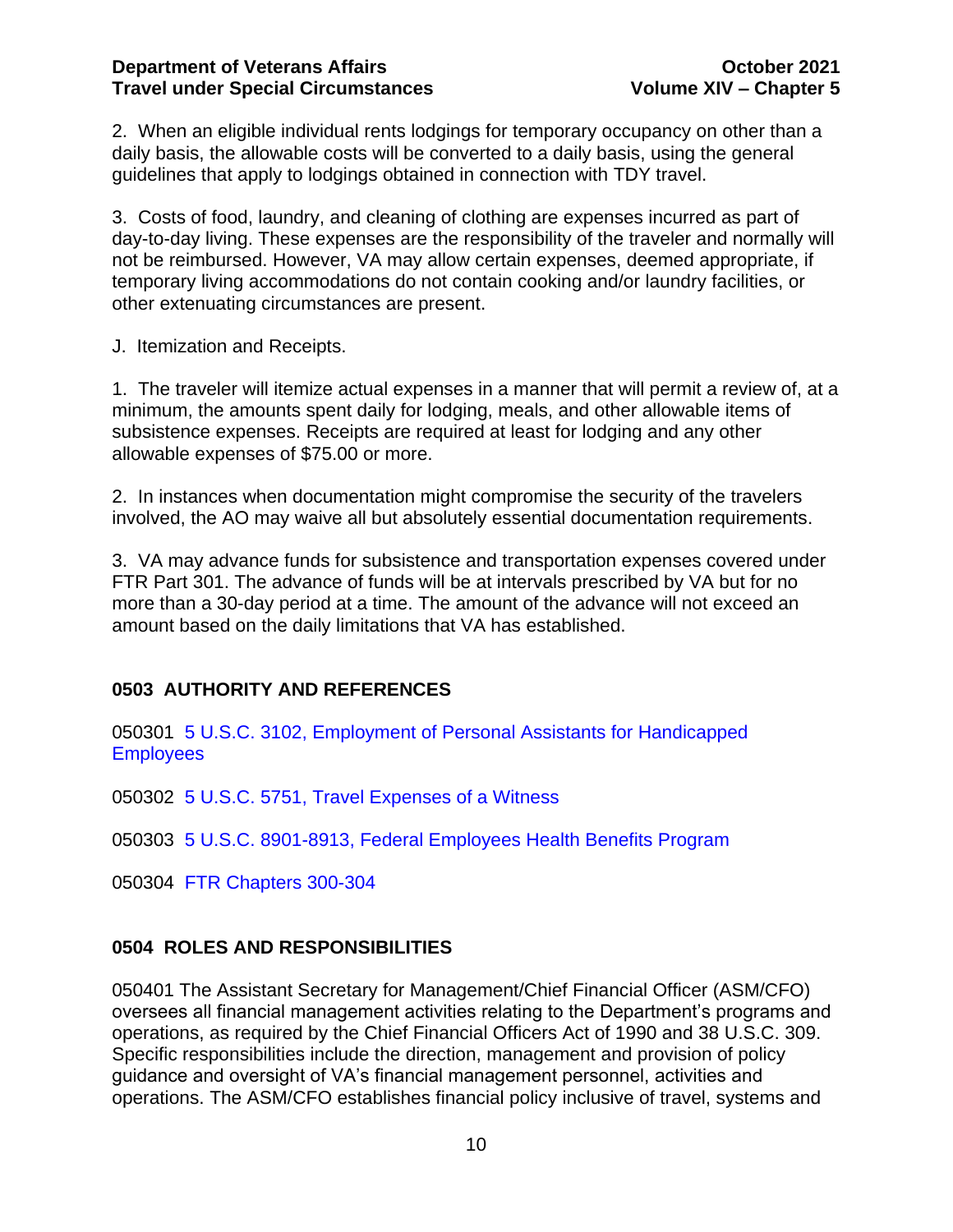operating procedures for all VA financial entities and provides guidance on all aspects of financial management.

050402 DEPSEC, Under Secretaries, Assistant Secretaries, and OKOs have been delegated the following authorities by the SECVA, with no further re-delegation authorized:

- 1. To authorize reimbursement of death-related expenses for an employee or an employee's immediate family member residing with the employee outside the continental U.S. (OCONUS) per FTR § 303-70.301; 303-70.500.
- 2. To authorize payment of certain transportation and other expenses for an employee's immediate family to an alternate residential destination upon the death of an employee as a result of personal injury sustained while in the performance of the employee's law enforcement duties, per FTR § 303-70.700.

050403 Under Secretaries, Assistant Secretaries, Chief Financial Officers, Finance Officers, Chiefs of Finance Activities, Chief Accountants and Other Key Officials are responsible for ensuring compliance with the policies and procedures set forth in this chapter and will designate one or more persons to answer questions pertaining to the preparation of temporary duty travel and permanent change of station authorities and vouchers.

050404 The Office of Financial Policy (OFP) provides Department-wide financial policy and guidance. The Office of Financial Business Operations' Travel Policy staff develops, coordinates, issues, evaluates and reviews Departmental travel policies and procedures for compliance with all financial laws and regulations.

050405 Approving Officials (AO) will:

A. Authorize only official travel for travelers under their jurisdiction in advance of the travel.

B. Determine if the travel is essential for the purpose of carrying out the mission of VA.

C. Ensure all travel is authorized and performed consistent with the FTR, 41 C.F.R. 301-304, VA travel policy, and other agency-specific guidance relating to travel issues.

D. Ensure adequate funds are available before authorizing travel.

E. Ensure all travel is performed in the most economical and effective manner.

F. Ensure VA's ETS is used to prepare, process, approve, and route travel authorizations and vouchers for official temporary duty travel, including the requirement to use the ETS for making reservations.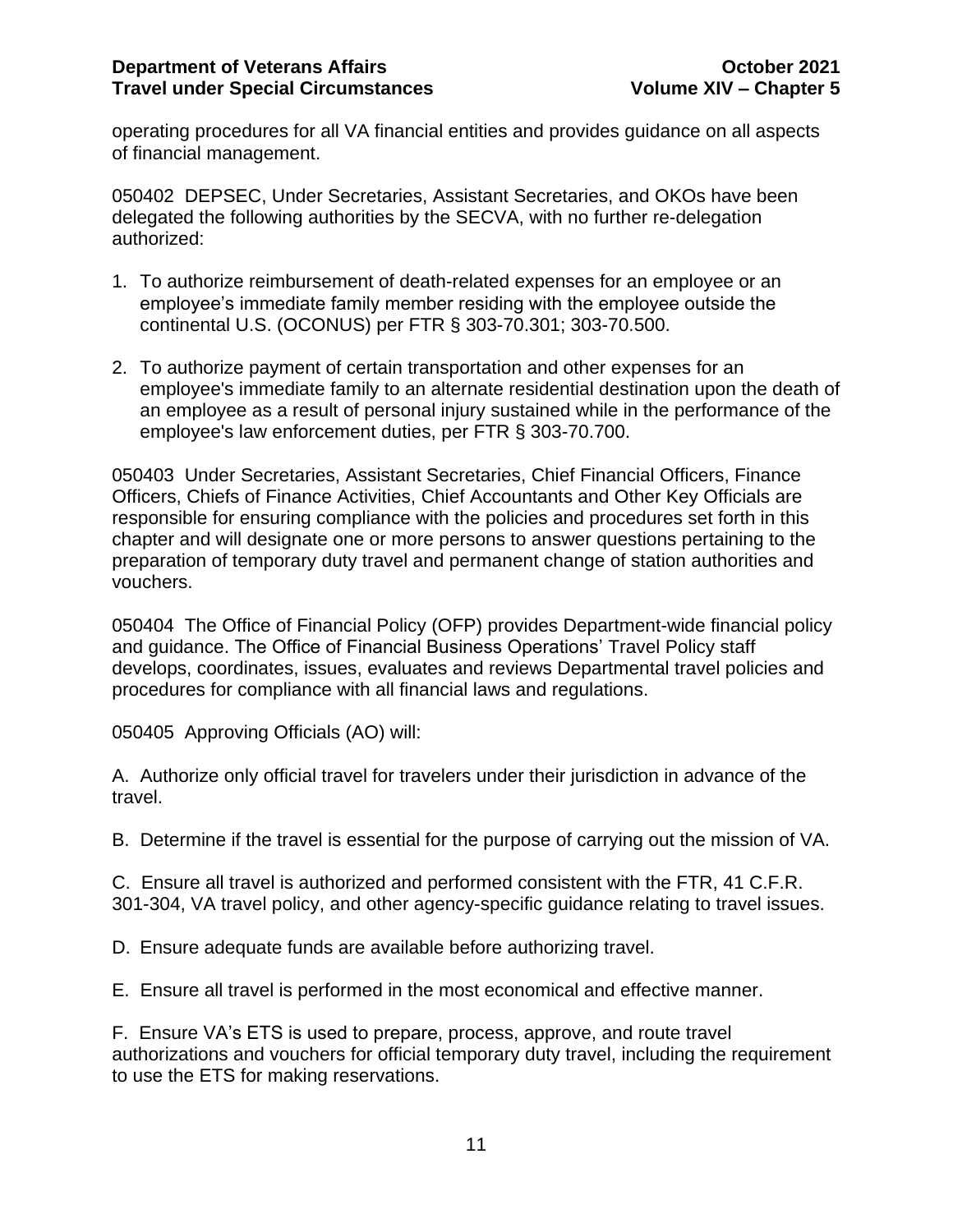G. Examine expense reports to ensure the justification, supporting documentation and receipts are attached and to ensure that travel for which reimbursement is claimed was performed as authorized and that split-pay was used to pay for all authorized expenses made to the card.

H. Authorize actual expense up to 150 percent for travelers under their jurisdiction if appropriate.

I. Ensure travelers under their jurisdiction complete vendorizing forms for establishment in VA's ETS. The ETS is used to process travel payments electronically, file expense reports with electronically attached receipts, and comply with the travel card program guidelines.

050406 Travelers will:

A. Be knowledgeable of the Federal Travel Regulation, VA travel policy, and any other agency-specific guidance relating to travel issues.

B. Minimize costs of official travel by exercising the same care in incurring expenses that a prudent person would exercise if traveling on personal business and expending personal funds. Excess costs, circuitous routes, delays, or luxury accommodations and services unnecessary or unjustified in the performance of official business will not be reimbursed and are not acceptable under this standard. Travelers will be responsible for excess costs and any additional expenses incurred for personal preference for convenience.

C. Ensure travel is authorized by the AO prior to departure.

D. Arrange travel using VA's ETS, including reservations for transportation, lodging, and rental cars, unless an exception applies.

E. Cancel transportation and lodging reservations timely.

F. Claim and obtain, where applicable, exemptions of tax imposed on hotel accommodations in locations listed in the Federal Acquisition Service's (FAS) GSA SmartPay Website. Only certificates issued by the locality granting the exemption may be used.

G. Submit claim for reimbursement of expenses within 5 business days upon return to the official station, except for travelers in an extended travel status. Travelers in an extended travel status will submit expense reports at least once a month when the travel period exceeds 30 days. Local expense reports may be submitted monthly or quarterly.

H. Identify and liquidate travel advances.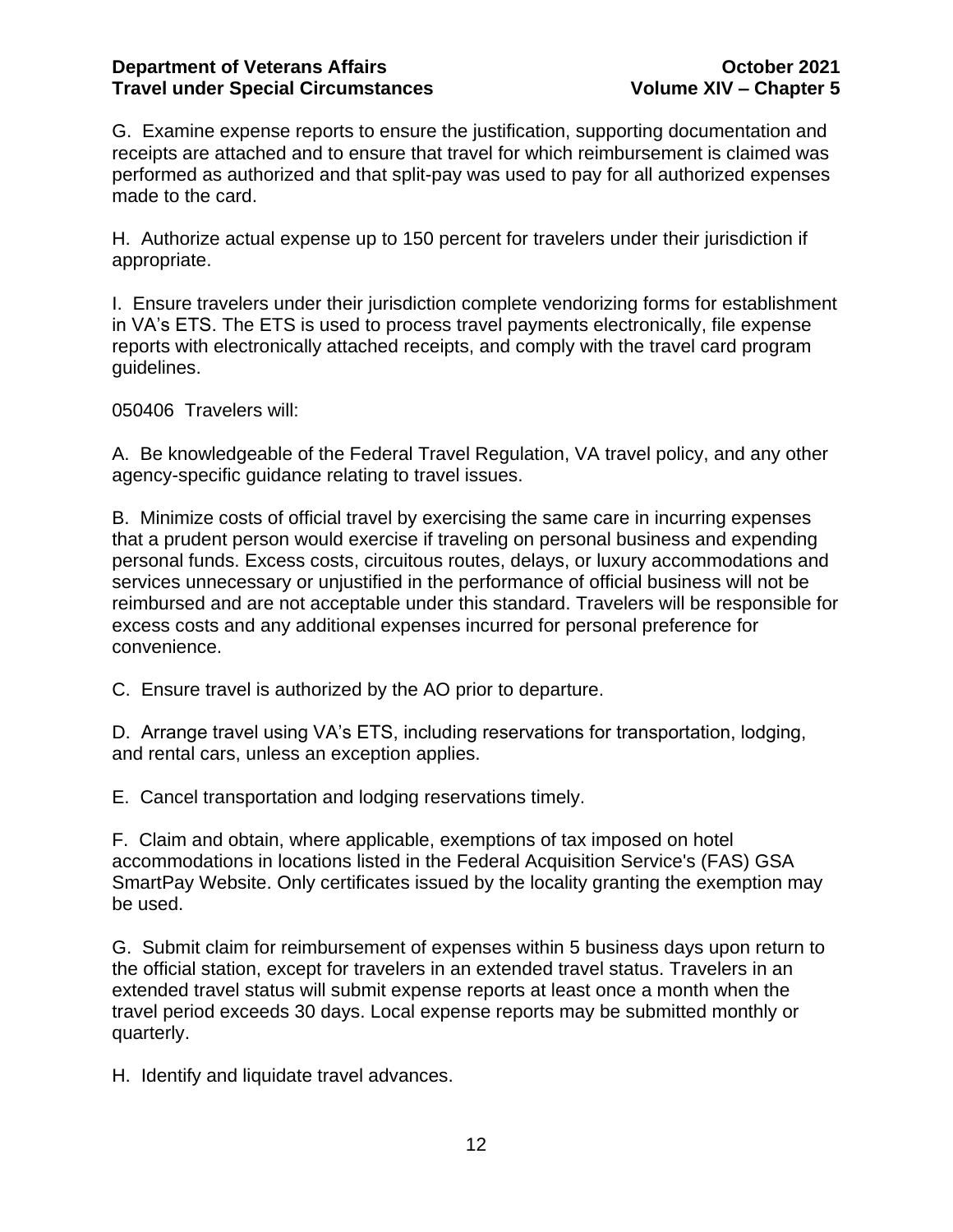I. Comply with VA's Travel Charge Card Program guidance contained in VA Financial Policy Volume XVI Chapter 2, Travel Charge Card.

## <span id="page-13-0"></span>**0505 PROCEDURES**

Procedural and other guidance to assist the traveler can be found either in Section 0502 Policies or in the following appendices:

- Appendix A: Federal Travel Regulation References.
- Appendix B: Witness Travel.
- Appendix C: Procedures for Threathened Law Enforcement Officers or Investigative Emplloyees, and

• Appendix D: Threatened Law Enforcement Officers or Investigative Employees - Maximum Daily Per Diem Expenses for Accompanied Travel.

## <span id="page-13-1"></span>**0506 DEFINITIONS**

050601 Abode. The place where an individual resides, e.g., home, hotel, apartment.

050602 Actual Costs. The transportation expenses incurred, plus en route per diem, for the traveler as actually performed from the point of interruption to the alternate location and from there to the TDY assignment. No per diem is allowed for any time spent at the alternate location if the traveler was confined to a medical facility.

050603 Actual Expense. Payment of authorized actual expenses incurred, up to the limit prescribed by the Administrator of GSA or agency, as appropriate. Entitlement to reimbursement is contingent upon entitlement to per diem, and is subject to the same definitions and rules governing per diem.

050604 Alternate Location. A destination other than the traveler's official station or the point of interruption while on TDY travel. In the case of illness or injury of the employee, the nearest hospital or medical facility capable of treating the illness or injury is not considered to be an alternate location. For example, an employee becomes incapacitated during TDY and travels from his or her current location to another city or locality to seek specialized treatment.

050605 Approving Official (AO). A supervisor at least one level above the traveler, who is entitled to pre-authorize TDY travel and approve related entitlements.

050606 Calendar Day. Calendar day means the 24-hour period from one midnight to the next midnight. The calendar day technically begins one second after midnight (reflected in this part as 12:01 a.m.) and ends at 12:00 midnight.

050607 Constructive Costs. The sum of transportation expenses that would reasonably have incurred for round-trip travel between the official station and the alternate location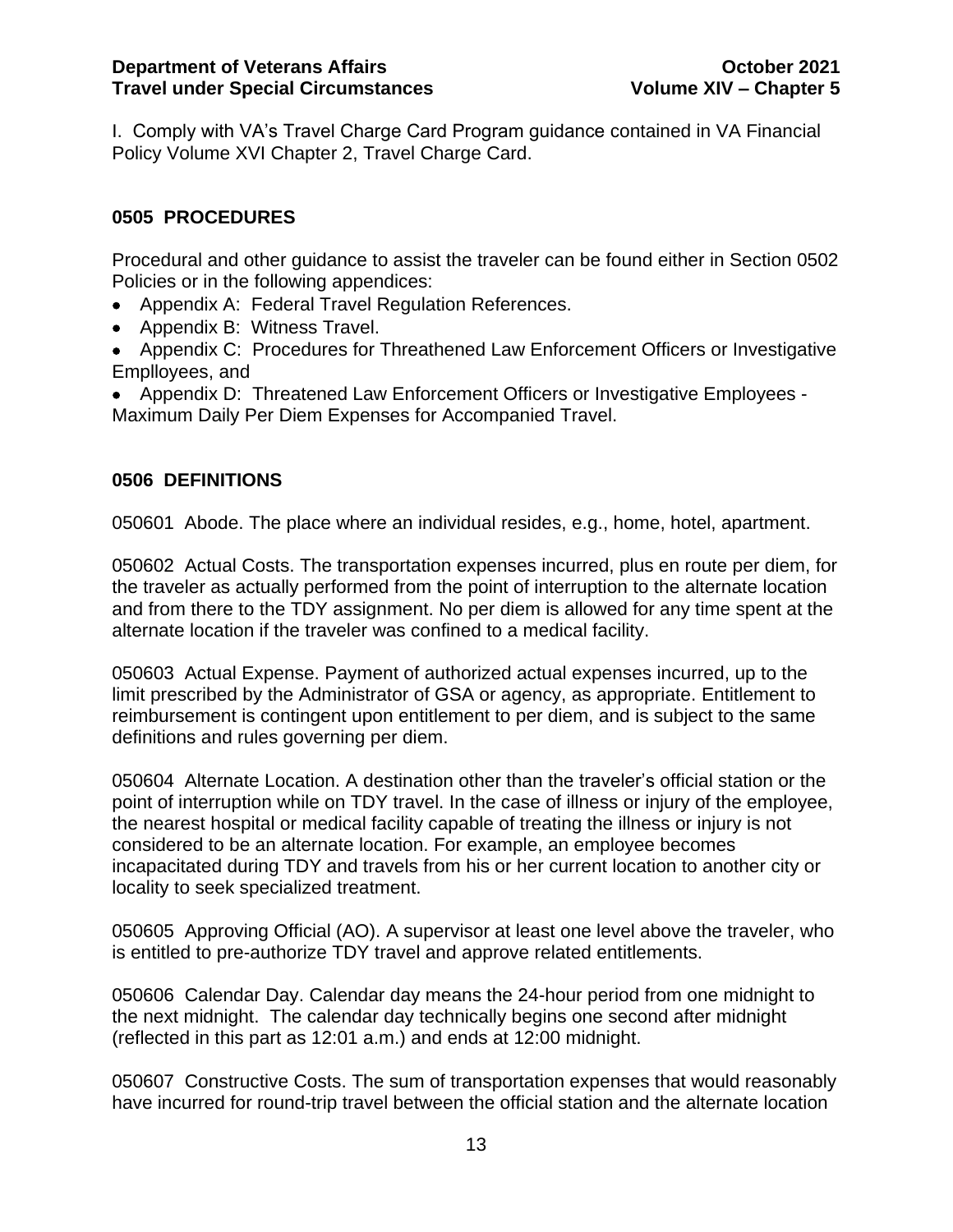(if travel had begun at the official station) plus the per diem calculated for the appropriate en route travel time. The excess cost that may be reimbursed is the difference between these two calculations.

050608 Continental United States (CONUS). Refers to the 48 contiguous States and the District of Columbia, as defined in the FTR, 301-1.3(c) (6).

050609 Conventional Lodging Facilities. Hotel, motel, or boarding house.

050610 Extended Assignment. A TDY trip that meets both of the following criteria: (a) the traveler is in TDY status for 30 calendar days or longer at one location, and (b) the TDY location is farther than 50 miles from both the traveler's permanent duty station and residence.

050611 Federal Travel Regulation (FTR). The FTR enumerates the travel and relocation policy for all Title 5 Executive Agency employees.

050612 Flat Rate. A reduced per diem rate assigned by an AO when it can be determined in advance that lodging and/or meal costs will be lower than the GSA per diem rate for the TDY location.

050613 Income Tax Reimbursement Allowance (ITRA). An allowance designed to reimburse the traveler for Federal, State and local income taxes incurred incident to an indefinite TDY assignment at one location.

050614 Indefinite Travel. Occurs when travel is expected to last for more than 12 months at the same location, or during a cumulative period of 12 months without at least a 7- month break during the cumulative period.

050615 Immediate Family. Refer to the definition in [FTR § 300-3.1.](http://ecfr.gpoaccess.gov/cgi/t/text/text-idx?c=ecfr&sid=3d787b788ad777df8633d6e55f496fd4&rgn=div8&view=text&node=41:4.2.1.1.3.0.1.1&idno=41)

050616 Local Travel. Travel performed within an established local radius of the official station. The standard local radius will be 50 miles from the official station. A VA station may establish a local radius specific to its station based on counties or nearby cities. This local radius must be established in writing and approved by the Facility Director. For virtual employees, the local radius will be 50 miles from the virtual/mobile office.

050617 Locality Rates. Maximum per diem rates prescribed for specific localities within CONUS.

050618 Lodgings-Plus Per Diem Method. The standard method VA uses to provide a per diem allowance to travelers. VA covers the actual cost of the traveler's lodging up to a maximum daily rate and provides an allowance for meals and incidental expenses.

050619 Long-Term or Extended Travel. TDY lasting more than 30 continuous calendar days.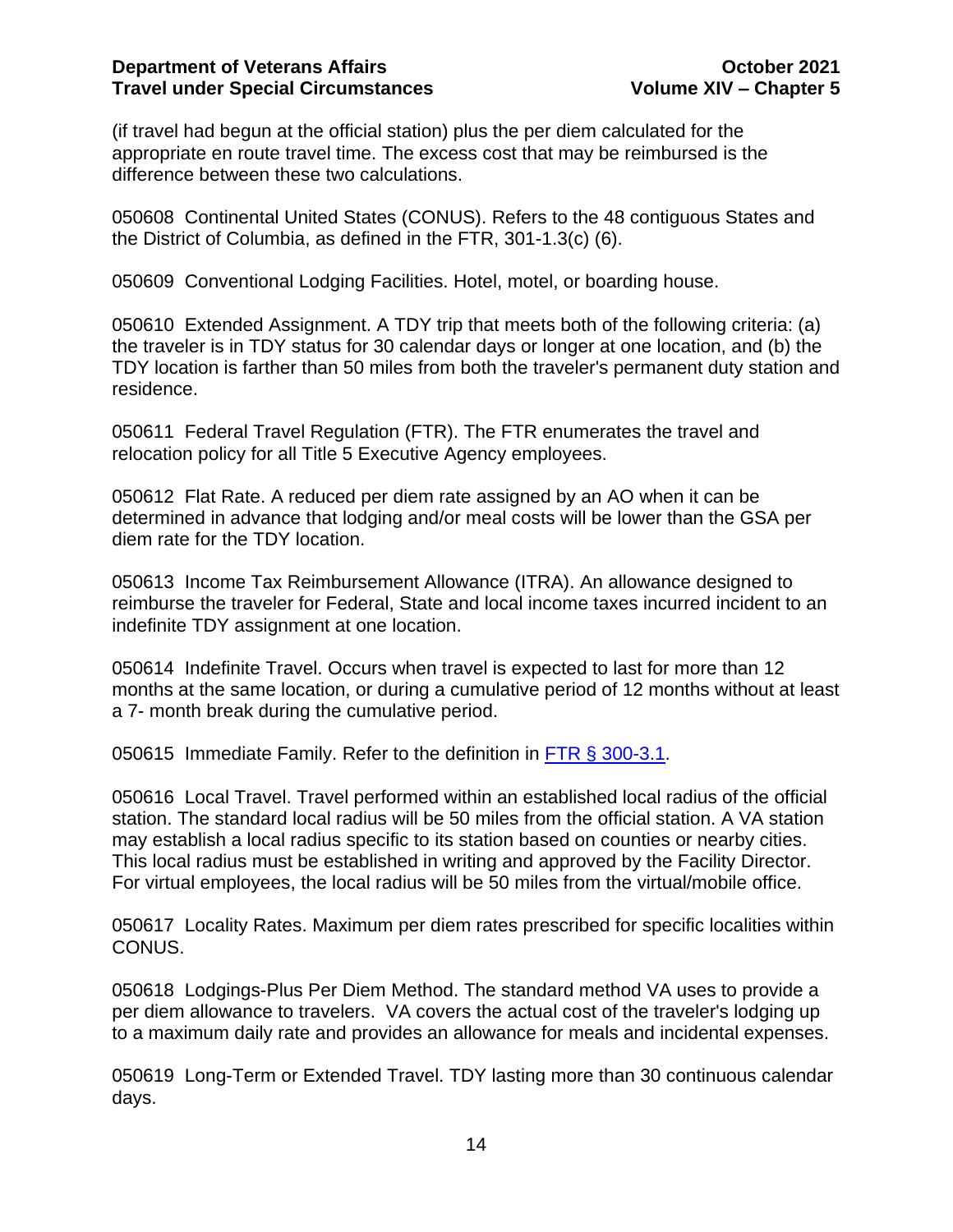050620 Meals and Incidental Expense (M&IE) Allowance. A daily allowance provided to travelers during TDY trips to cover the cost associated with reasonable meals and travel-related expenses (e.g., tips).

050621 Mixed Travel. Occurs when official travel within a single trip is subject to payment of the daily subsistence expenses under different reimbursement systems (i.e., lodgings-plus or actual subsistence expense).

050622 Non-Workdays. Legal Federal Government holidays, weekends or other scheduled non-workdays are considered non-workdays.

050623 Official Station. The official station of an employee or invitational traveler is the location of the employee's or invitational traveler's permanent work assignment (refer to VA Financial Policy Volume XIV Chapter 7, Local Travel).

050624 Official Travel. Travel under an official travel authorization from an employee's official station or other authorized point of departure to a TDY location and return from a TDY location, between two TDY locations, or relocation at the direction of a Federal agency.

050625 Outside the Continental United States (OCONUS). Refers to Alaska, Hawaii, and the United States territories, including American Samoa, Guam, the Northern Mariana Islands, Puerto Rico, and the U.S. Virgin Islands.

050626 Per Diem Allowance. The per diem allowance (also referred to as subsistence allowance) is a daily payment instead of reimbursement for actual expenses for lodging, meals, and related incidental expenses. The per diem allowance is separate from transportation expenses and other miscellaneous travel expenses. The per diem allowance covers all charges and services, including any service charges where applicable. The per diem allowance covers the following:

A. Lodging. Includes expenses, except lodging taxes in the United States, for overnight sleeping facilities, baths, personal use of the room during daytime, telephone access fee, and service charges for fans, air conditioners, heaters and fires furnished in the room, when such charges are not included in the room rate.

B. Meals. Expenses for breakfast, lunch, and dinner, and related tips and taxes. Specifically excluded are alcoholic beverage and entertainment expenses, and any expenses incurred for other persons.

C. Incidental Expenses. The following listed incidental expenses are part of a traveler's per diem allowance and are not reimbursed as a miscellaneous travel expense:

1. Fees and tips given to porters, baggage carriers, parking attendants, bellhops, hotel maids, stewards or stewardesses and others on ships, and hotel servants (foreign countries);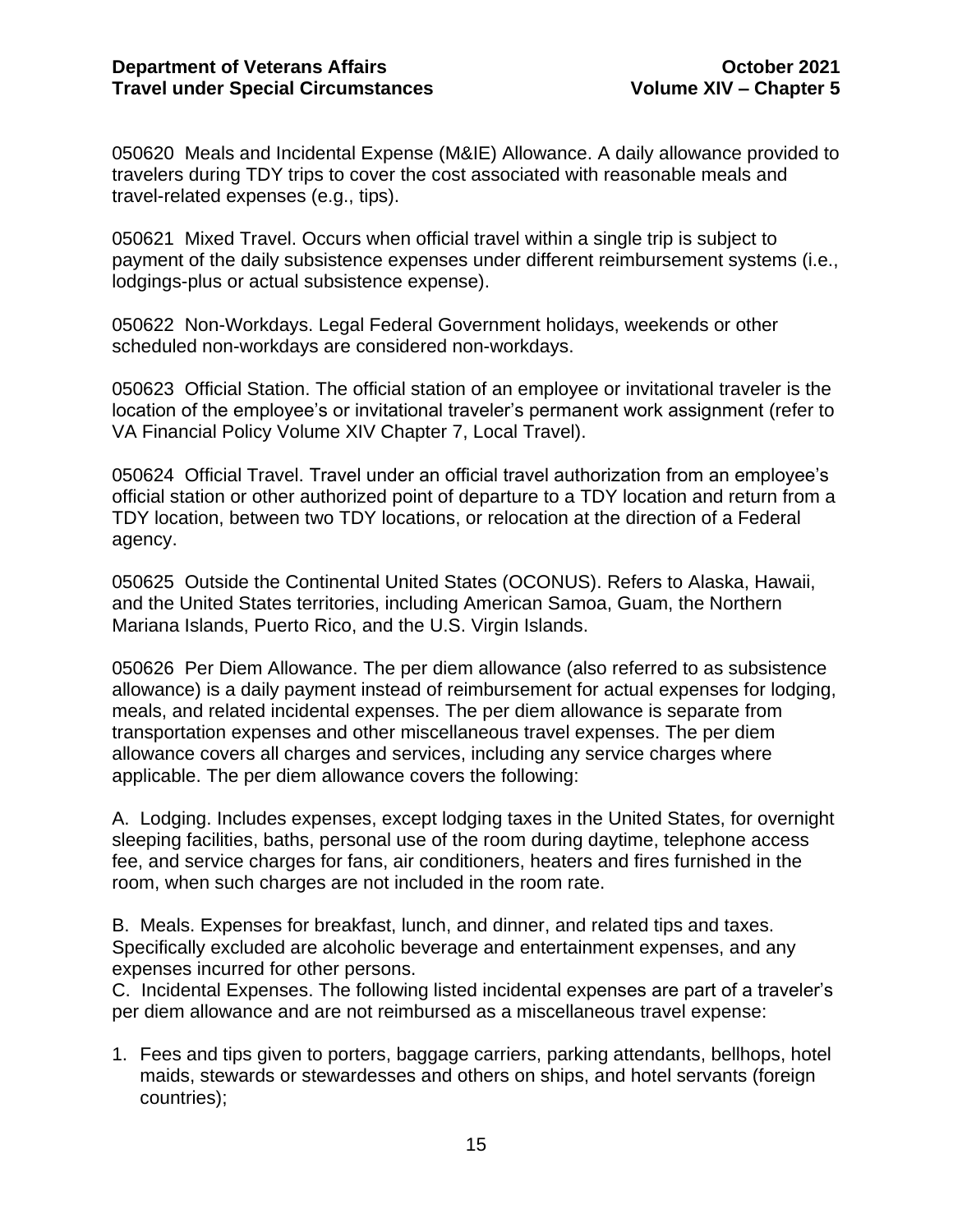2. Transportation between places of lodging or business and places where meals are taken, if suitable meals cannot be obtained at the TDY site; and

3. Mailing cost associated with filing travel vouchers and payment of Government sponsored charge card billings.

050627 Personal Emergency Situation. Personal emergency situation means the death or serious illness or injury of the employee's family or catastrophic occurrence or impending disaster, such as a fire, flood, or act of God, that directly affects the employee's home at the official station or the family and occurs while the employee is at or en route to or from a TDY location.

050628 Other-than-Coach Class (Premium-Class) Accommodation. First class or business class accommodations on a train or airline.

050629 Reduced Per Diem. A per diem rate that is less than the maximum allowable and is authorized when there are known reductions in lodging and meal costs or when subsistence costs can be determined in advance and are lower than the prescribed per diem rate.

050630 Remote or Isolated Location. A geographic area that is inaccessible or difficult to travel due to limited infrastructure (roads, navigable waterways, telecommunications, etc.) or temporary conditions due to fire, flood, or acts of God. The area may also include locations that are more than 100 miles from the nearest population center having year-round access.

050631 Rest Period/Rest Stop. A period of rest not to exceed 24 hours at either an intermediate point en route or at the destination and must allow for appropriate overnight lodging. The rest period or stop begins upon arrival at the lodging accommodation and ends at departure from the accommodation.

050632 Serious Illness or Injury. A grave or critical, or potentially life-threatening illness or injury, or a sudden injury such as an automobile accident, where the exact extent of the injury may be undetermined but is thought to be critical or potentially lifethreatening, based on the best assessment available; or other situations involving less serious illness or injury of a family member in which the absence of the employee would result in great personal hardship for the immediate family.

050633 Standard CONUS Rate. The per diem rate allowed for any location in CONUS that does not have a specific rate approved.

050634 Temporary Duty (TDY) Location. A place away from an employee's official station, where the employee is authorized to travel.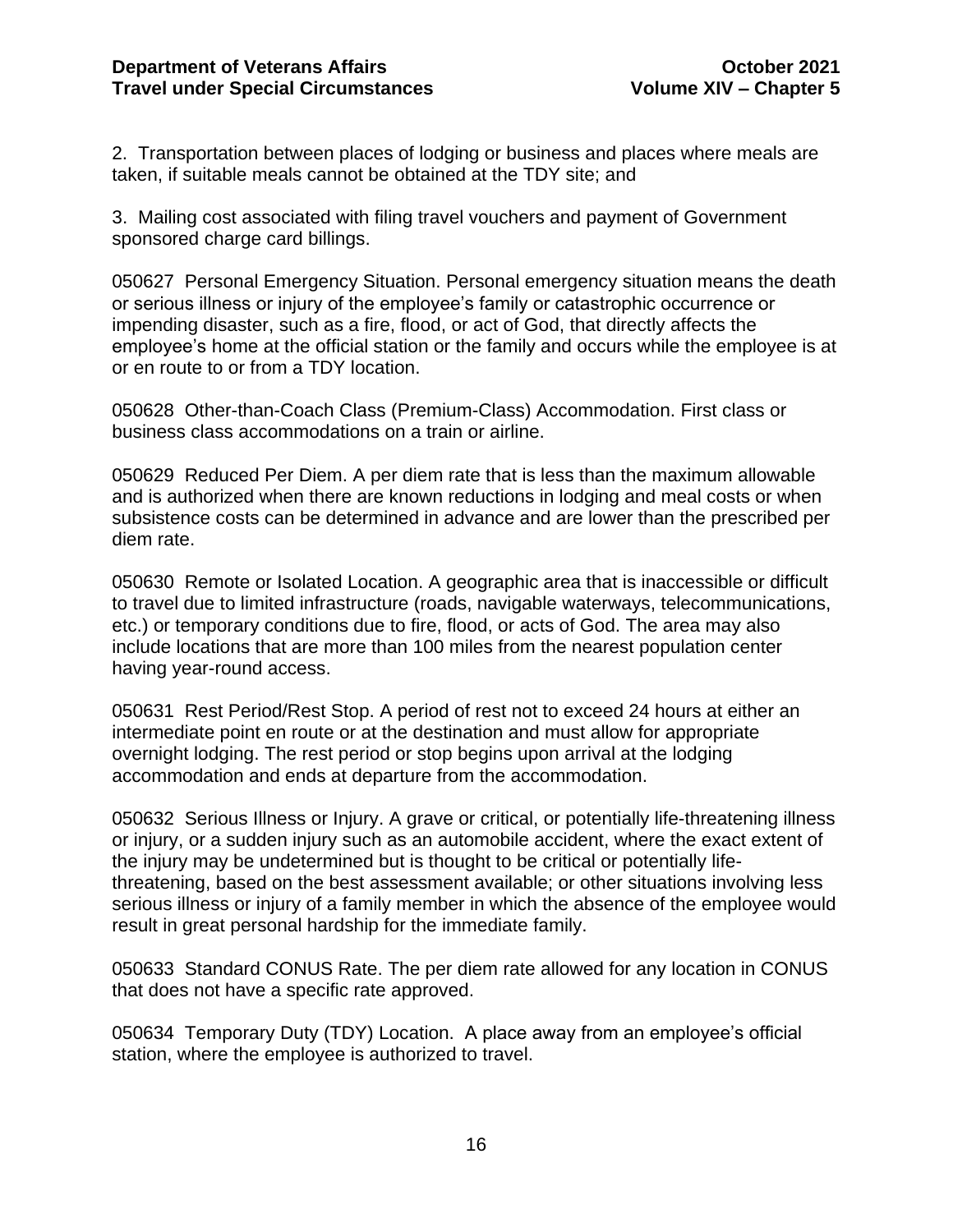### **Department of Veterans Affairs COMBING 2021 Travel under Special Circumstances Volume XIV – Chapter 5**

050635 Temporary Duty (TDY) Travel. Travel by an employee on official business, as authorized by an employee's AO through a travel authorization.

050636 Travel Advance. Prepayment of estimated travel expenses paid to an employee in the form of electronic funds transfer (EFT).

050637 Travel Authorization. Written or electronic authorization to travel on authorized official business for the Government resulting in reimbursement for expenses on a travel claim (voucher). Travel may be authorized on a blanket (unlimited or limited) authorization or on a trip-by-trip authorization. An unlimited authorization allows an employee to travel for any official purpose without further authorization. A limited authorization allows an employee to travel on official business without further authorization under certain specific conditions (e.g., travel to a specific geographic area for a specific purpose, subject to trip cost ceilings, or travel for specific periods of time.) A trip-by-trip authorization allows an individual or group of individuals to take one or more official business trips, which must include specific purpose, itinerary, and estimated costs.

050638 Traveler. An individual, as defined by the FTR, who is authorized to perform official Government travel.

## <span id="page-17-0"></span>**0507 RESCISSIONS**

VA Financial Policy Volume XIV Chapter 5, Travel Under Special Circumstances*,* February 2020.

### <span id="page-17-1"></span>**0508 QUESTIONS**

Questions concerning these financial policies and procedures should be directed as follows:

| VHA        | VAFSCtravelpolicy@va.gov |
|------------|--------------------------|
| VBA        | TRAVEL.VBACO@va.gov      |
| <b>NCA</b> | NCABudgetService@va.gov  |
| OIT        | VACOITTravel@va.gov      |
| All Others | VAFSCtravelpolicy@va.gov |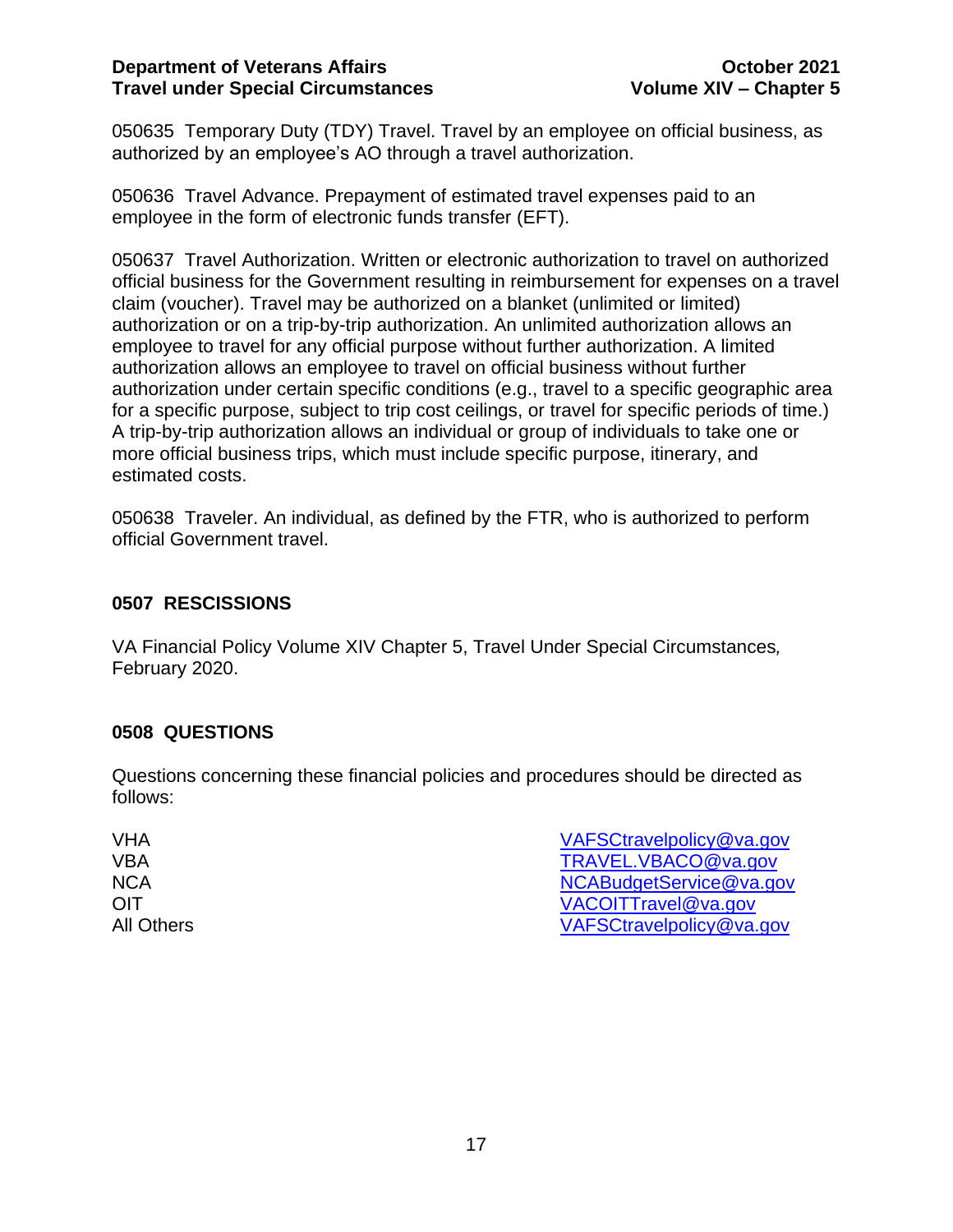## <span id="page-18-0"></span>**0509 REVISIONS**

| <b>Section</b> | <b>Revision</b>                                                                                                                                                                                                              | <b>Office</b>        | <b>Reason for Change</b>                                                                          | <b>Effective</b><br><b>Date</b> |
|----------------|------------------------------------------------------------------------------------------------------------------------------------------------------------------------------------------------------------------------------|----------------------|---------------------------------------------------------------------------------------------------|---------------------------------|
| 050205         | Added the delegated<br>responsibility of the<br>Deputy Secretary, Under<br>Secretaries, Assistant<br>Secretaries and Other<br>Key Officials, under FTR<br>§§ 303-70.301; 303-<br>70.500.                                     | <b>OFP</b><br>(047G) | <b>SECVA</b><br>Memorandum,<br>"Delegation of<br><b>Authority for Travel</b><br>and Conferences". | October<br>2021                 |
| 050206         | Added the delegated<br>responsibility of the<br><b>Deputy Secretary Under</b><br>Secretaries, Assistant<br>Secretaries and Other<br>Key Officials, under FTR<br>§ 303-70.700.                                                | <b>OFP</b><br>(047G) | <b>SECVA</b><br>Memorandum,<br>"Delegation of<br><b>Authority for Travel</b><br>and Conferences". | October<br>2021                 |
| 0504           | Added the delegated<br>responsibilities of the<br>Deputy Secretary, Under<br>Secretaries, Assistant<br>Secretaries and Other<br>Key Officials, under FTR<br>§§ 303-70.301; 303-<br>70.500, and under FTR $\S$<br>303-70.700. | <b>OFP</b><br>(047G) | <b>SECVA</b><br>Memorandum,<br>"Delegation of<br><b>Authority for Travel</b><br>and Conferences". | October<br>2021                 |
| 0507           | <b>Rescinded VA Financial</b><br>Policy Volume XIV<br>Chapter 5, Travel Under<br>Special Circumstances,<br>February 2020.                                                                                                    | <b>OFP</b><br>(047G) | <b>General Update</b>                                                                             | October<br>2021                 |
| 050201.1       | Added paragraph E. for<br>guidance on<br>reimbursement of an<br>incapacitated employees<br>travel expenses.                                                                                                                  | <b>OFP</b><br>(047G) | Improve Guidance.                                                                                 | February<br>2020                |
| 050205         | Updated paragraph E.<br>for guidance on<br>reimbursement of a<br>deceased employees<br>travel expense.                                                                                                                       | <b>OFP</b><br>(047G) | Improve Guidance.                                                                                 | February<br>2020                |
| 050404         | Removed outdated office<br>title, 050403 covers OFP<br>roles and responsibilities.                                                                                                                                           | <b>OFP</b><br>(047G) | General Update.                                                                                   | February<br>2020                |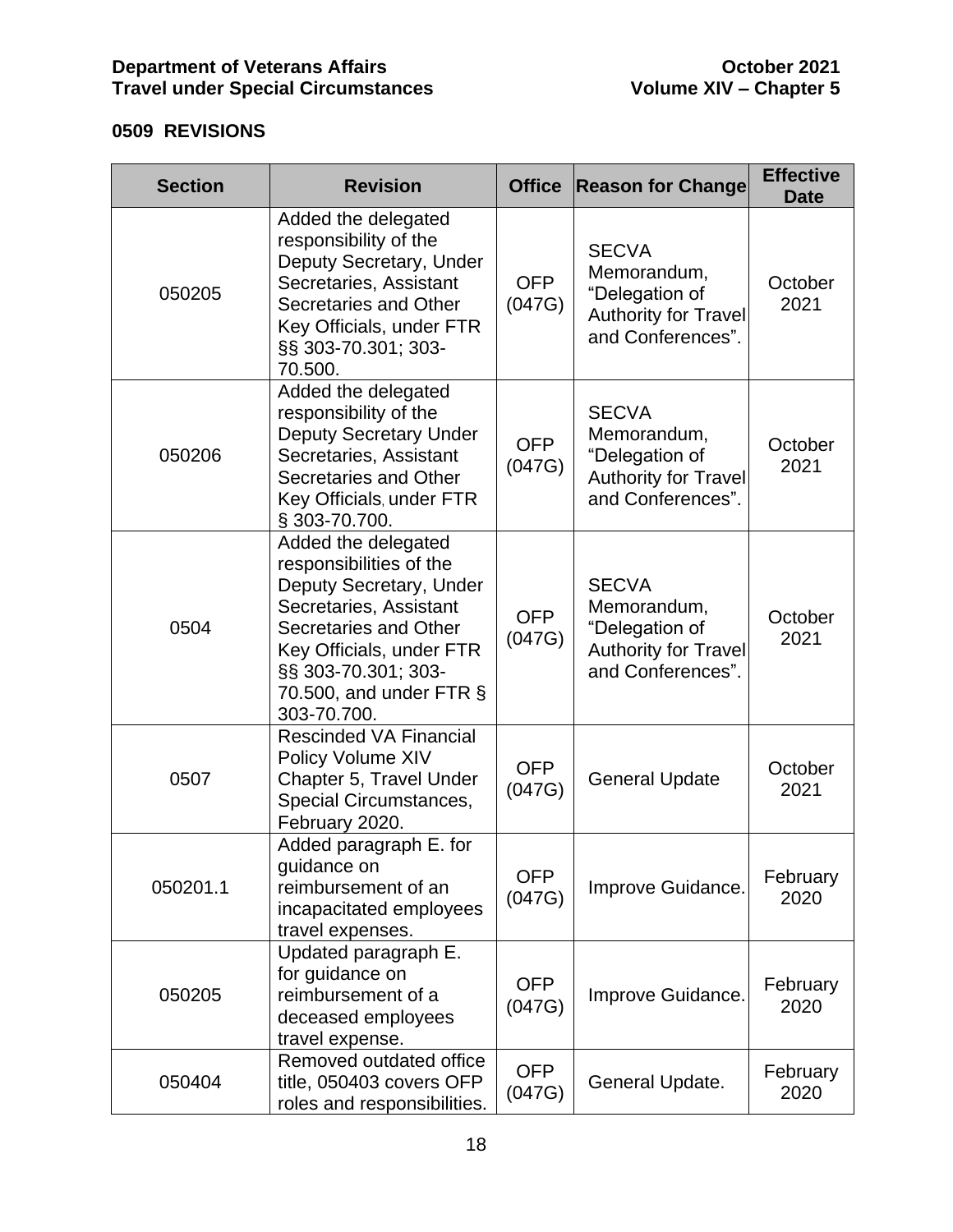### **Department of Veterans Affairs CELL 2021 October 2021 Travel under Special Circumstances Volume XIV – Chapter 5**

| <b>Section</b>     | <b>Revision</b>             |            | Office Reason for Change | <b>Effective</b><br><b>Date</b> |
|--------------------|-----------------------------|------------|--------------------------|---------------------------------|
| 0507               | <b>Rescinded April 2011</b> | <b>OFP</b> | Added internal           | February                        |
| <b>Rescissions</b> | published chapter.          | (047G)     | controls.                | 2020                            |
| 0508 Questions     | <b>Updated POC</b>          | <b>OFP</b> | General Update.          | February                        |
|                    | information.                | (047G)     |                          | 2020                            |
| 0509 Revisions     | Added this section with     | <b>OFP</b> | General Update.          | February                        |
|                    | changes.                    | (047G)     |                          | 2020                            |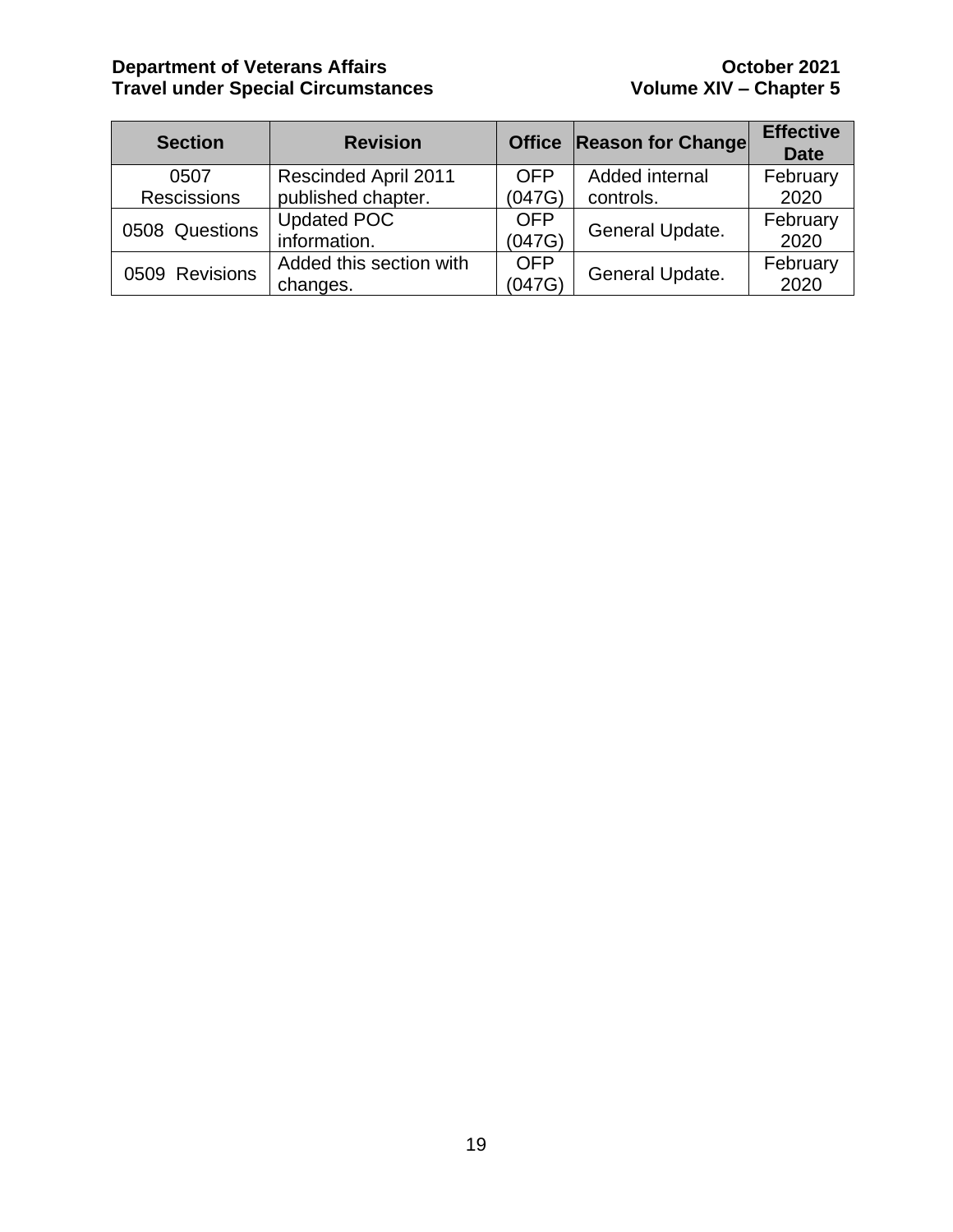## <span id="page-20-0"></span>**APPENDIX A: FEDERAL TRAVEL REGULATION REFERENCES**

| <b>Chapter References</b> | <b>FTR References</b>                                | <b>Subject Descriptions</b>                                             |  |
|---------------------------|------------------------------------------------------|-------------------------------------------------------------------------|--|
| 050202.01B                | FTR 301-<br>30.4a,5a,5b/301-70.501-<br>502           | Continuation of Per Diem Due to<br>Incapacitating Illness or Injury     |  |
| 050202.01C                | 301-30.5b/301-<br>70.502/301-30.4c                   | <b>Limitations on Per Diem</b>                                          |  |
| 050202.01D                | 301-30.4b/301-<br>70.500c/301-70.504&505             | <b>Travel to an Alternate Location</b>                                  |  |
| 050202.02                 | 301-30.4c/301-<br>70.503&506-507/301-<br>70.500a,b,c | <b>Personal Emergency</b>                                               |  |
| 050206.01A                | 301-31.1                                             | <b>Travel Expenses for Threatened</b><br><b>Investigative Employees</b> |  |
| 050206.01B                | 301-70.600                                           | <b>Travel Expenses for Threatened</b><br><b>Investigative Employees</b> |  |
| 050206.01D                | 301-70.600/301-31.13                                 | <b>Travel Expenses for Threatened</b><br><b>Investigative Employees</b> |  |
| 050206.01C                | $301 - 31.1 - 3$                                     | <b>Travel Expenses for Threatened</b><br><b>Investigative Employees</b> |  |
| 050206.01E                | 301-31.4/301-<br>70.600&602                          | <b>Travel Expenses for Threatened</b><br><b>Investigative Employees</b> |  |
| 050206.01F                | 301-31.4 &13/301-70.601                              | <b>Travel Expenses for Threatened</b><br>Investigative Employees        |  |
| 050206.01G                | 301-70.600e/301-<br>31.6,7n,9,11                     | <b>Travel Expenses for Threatened</b><br><b>Investigative Employees</b> |  |
| 050206H                   | 301-31.9                                             | <b>Travel Expenses for Threatened</b><br><b>Investigative Employees</b> |  |
| 0502061                   | 301-70.600/301-<br>31.4,58,12,14-15                  | <b>Travel Expenses for Threatened</b><br><b>Investigative Employees</b> |  |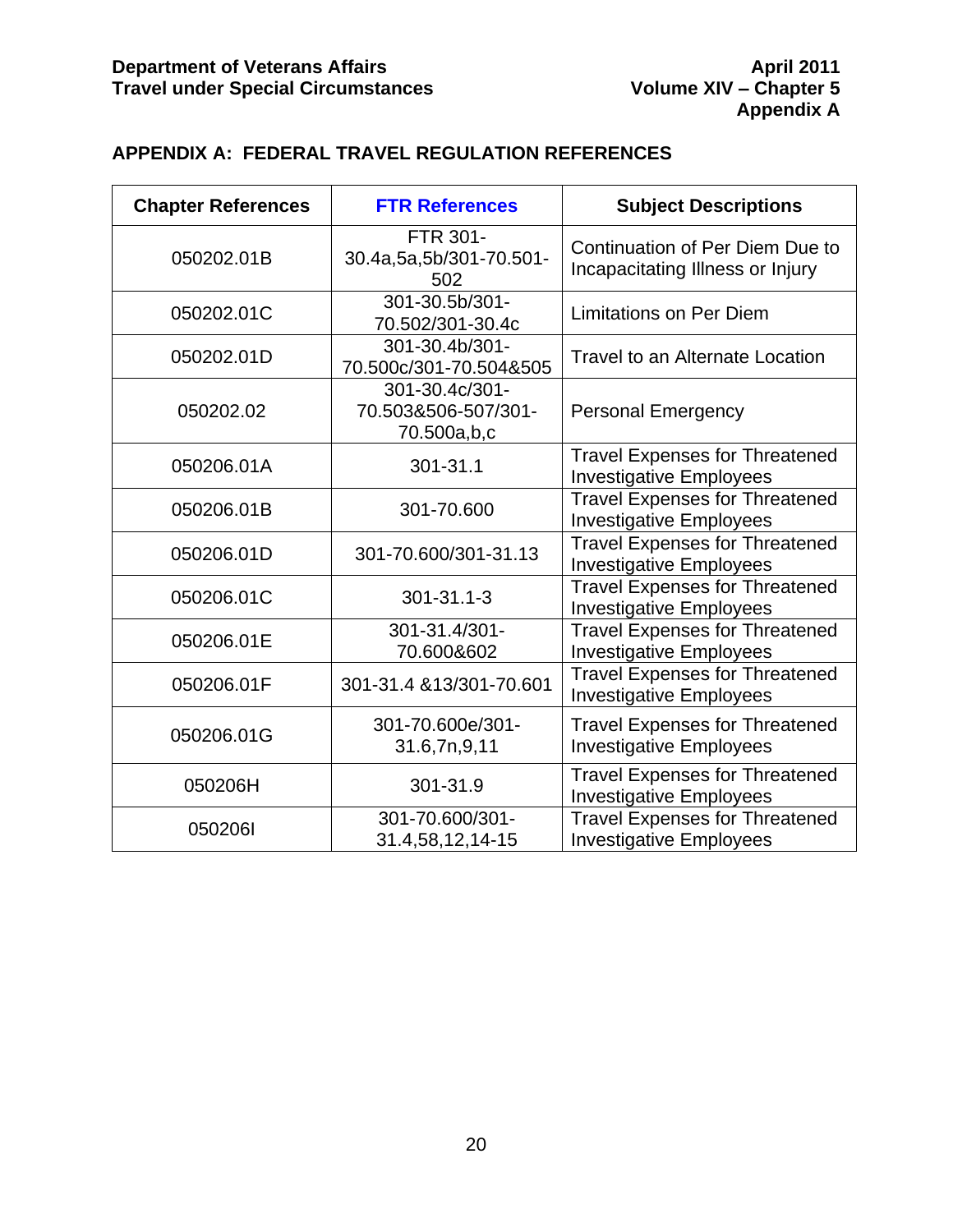## <span id="page-21-0"></span>**APPENDIX B: WITNESS TRAVEL**

| <b>Type of Witness Travel</b>                                                                                                      | <b>Funding Authority</b>                                                                                                                                    |  |
|------------------------------------------------------------------------------------------------------------------------------------|-------------------------------------------------------------------------------------------------------------------------------------------------------------|--|
| Summoned as witness for the<br>Government by the employing<br>agency                                                               | VA will issue a travel authorization and will reimburse<br>allowable expenses. The employee's permanent<br>station will be responsible for paying expenses. |  |
| Summoned as witness for the<br>Government by other than the<br>employing agency                                                    | Employee's agency is responsible for paying<br>expenses.                                                                                                    |  |
| Summoned as a witness for<br>other than the Government to<br>testify or produce official<br>records on behalf of the<br>Government | VA will issue a travel authorization and will reimburse<br>allowable expenses.                                                                              |  |
| Former VA employee<br>summoned as witness for the<br>Government by other than the<br>employing agency                              | Requesting agency is responsible for paying<br>expenses.                                                                                                    |  |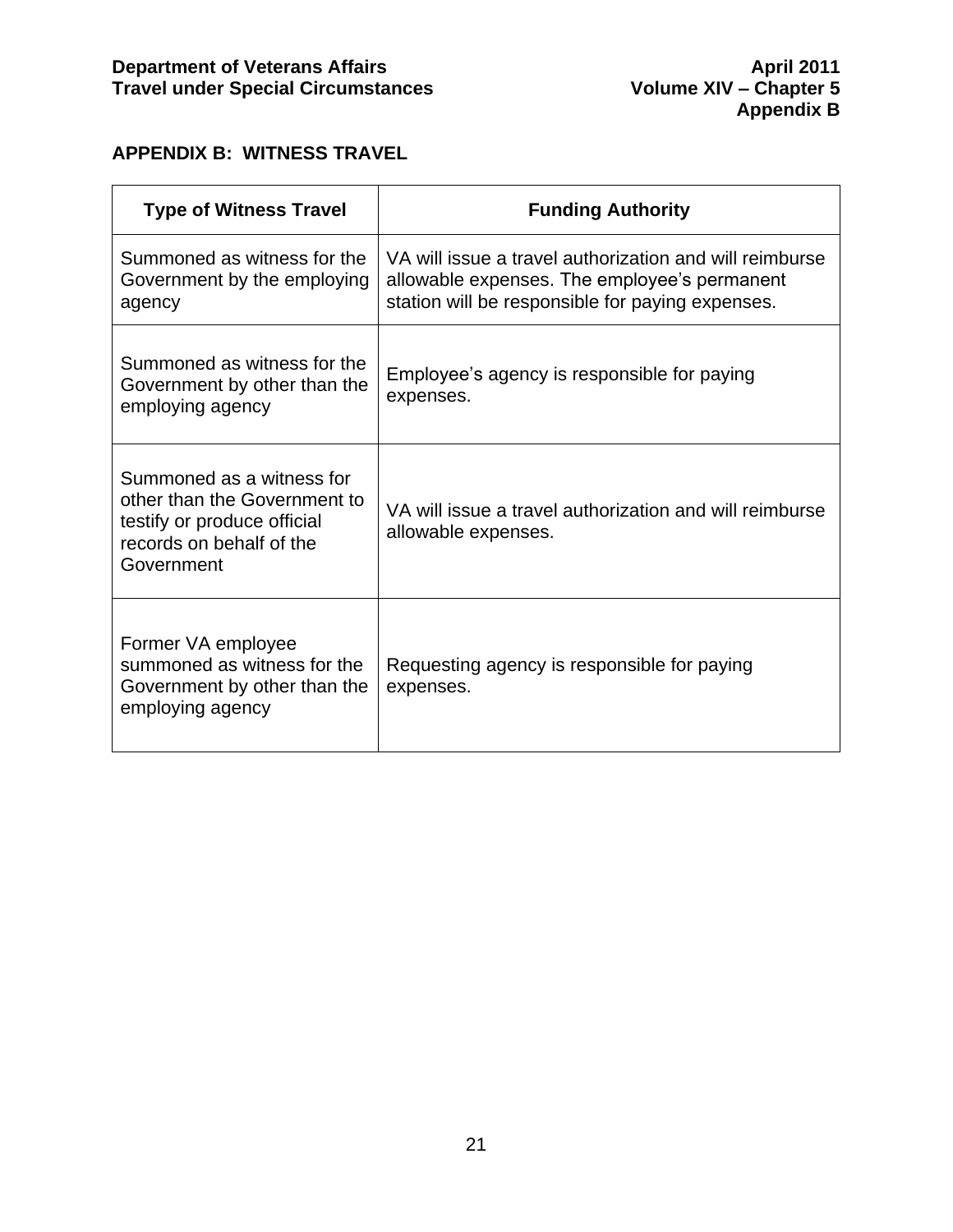## <span id="page-22-0"></span>**APPENDIX C: PROCEDURES FOR THREATENED LAW ENFORCEMENT OFFICERS/INVESTIGATIVE EMPLOYEES**

Procedures under development.